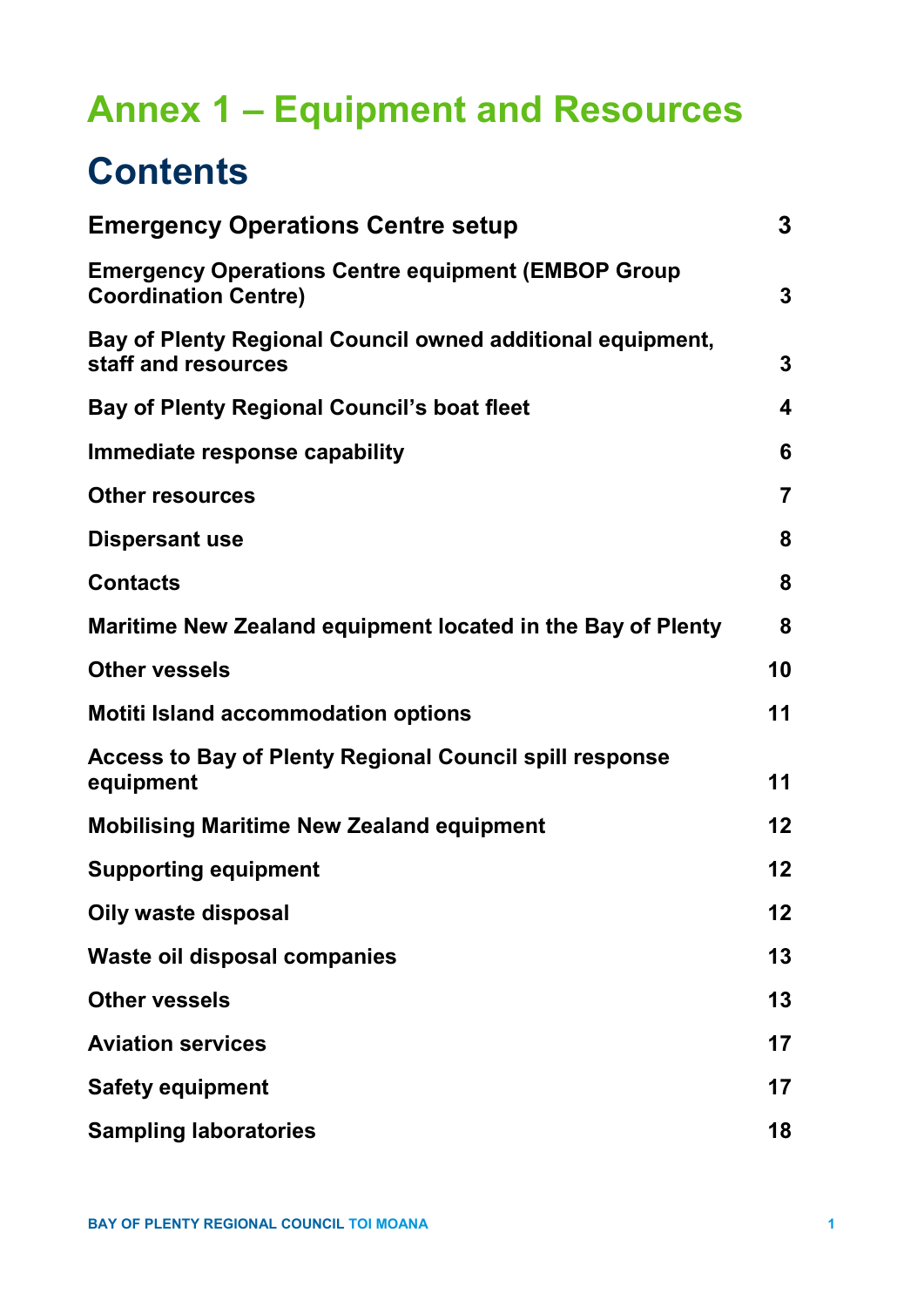| Cargo and marine services                                                         | 18 |
|-----------------------------------------------------------------------------------|----|
| Other supporting equipment                                                        | 19 |
| Drone technology                                                                  | 21 |
| Oiled wildlife response equipment                                                 | 21 |
| <b>Temporary Holding Centres (THC) and Rehabilitation</b><br><b>Centres (TRC)</b> | 24 |
| <b>Confidential contacts</b>                                                      | 24 |
| <b>Care Groups</b>                                                                | 24 |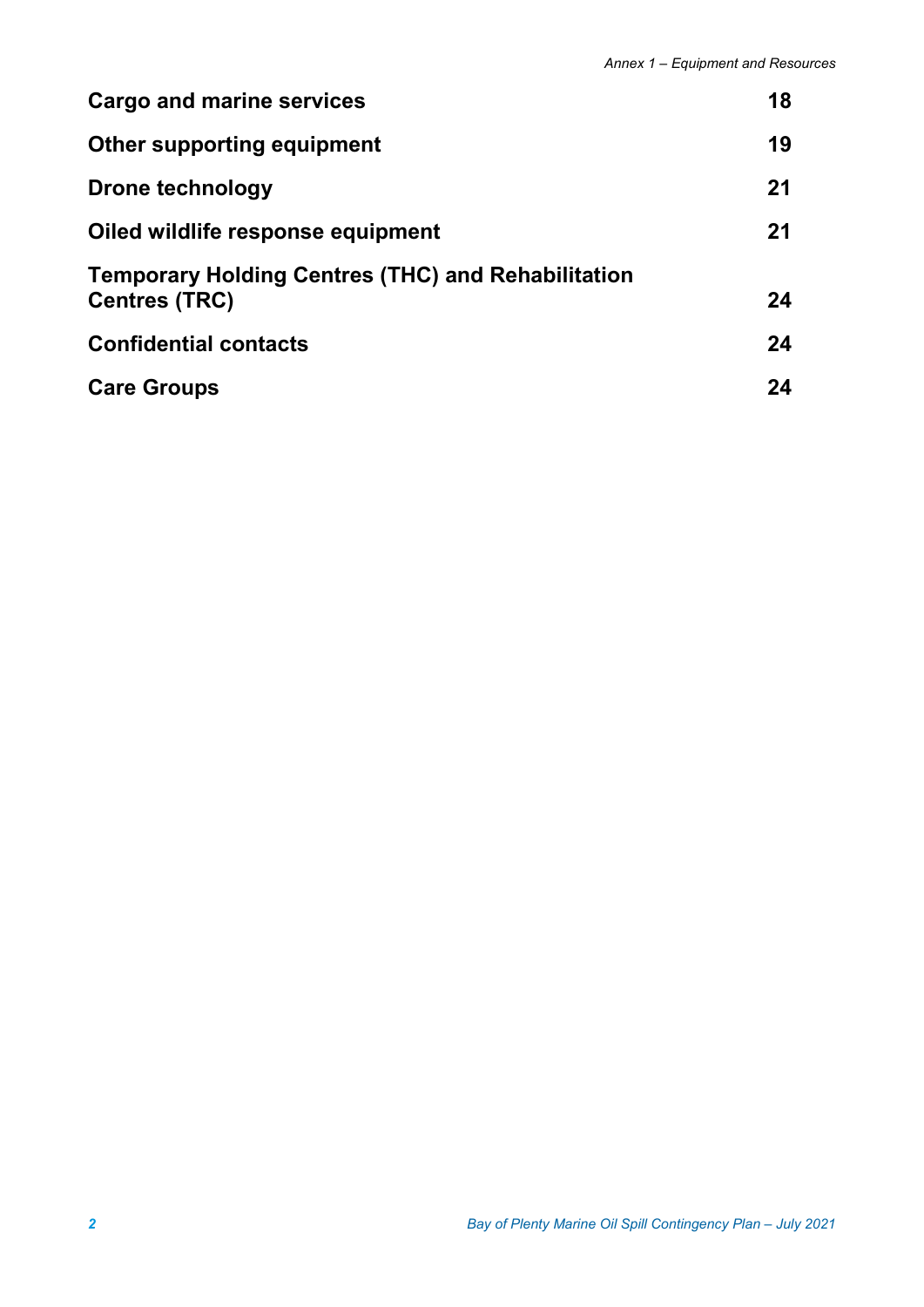# **Emergency Operations Centre setup**

In case an oil spill response requires the Emergency Operations Centre (EOC) to be set up, the Bay of Plenty Civil Defence Group Emergency Management Office (GEMO) Duty Officer will be contacted. The officer will then coordinate the setup of an EOC in accordance with the GEMO Group Emergency Coordination Centre SOP. Subject to scale and resources required, the EOC will be set up at the primary CDEM GECC location. The EOC will be set up in accordance with the GEMO SOP and CIMS Structure with Planning and Intelligence, Operations, and Logistics, each having a desk in addition to a communications room and Incident Controller's office.

## Emergency Operations Centre equipment (EMBOP Group Coordination Centre)

The EOC Logistics Manager in conjunction with EMBOP will establish the EOC, on request of the ROSC. The ROSC should give the EOC Logistics Manager their structure, approximate personnel numbers and any out of the ordinary office equipment required.

The following items should be made available at the EOC:

| <b>National Marine Oil Spill Contingency Plan</b>                   | Relevant hydrographical charts               |  |
|---------------------------------------------------------------------|----------------------------------------------|--|
| <b>Bay of Plenty Marine Oil Spill Contingency</b><br><b>Plan</b>    | Relevant topographic maps                    |  |
| <b>Regional Coastal Plan</b>                                        | Incident Command Team phone list             |  |
| <b>Current NZ Nautical Almanac</b>                                  | Petty Cash                                   |  |
| Oil Spill Dispersants - Guidelines for use in<br><b>New Zealand</b> | 2017-11-24 Sign-in/site induction/timesheets |  |
|                                                                     | <b>Objective Link: A2749992</b>              |  |
| <b>2017-09-05 Site Supervisors Induction</b>                        |                                              |  |
| <b>Checklist</b>                                                    |                                              |  |
| <b>Objective Link: A2692405</b>                                     |                                              |  |

## Bay of Plenty Regional Council owned additional equipment, staff and resources

This equipment is additional to that owned by MNZ.

A document entitled: "Guidance for the Appointment and Development of Oil Spill Responders" details the requirements and responsibilities of regional responders and general Council staff, in responding to marine oil spills that are under ROSC control.

#### **Objective link: A2277509**

*[Guidance for the Appointment and Development of Oil Spill Responders](https://objective.envbop.net/id:A2277509)*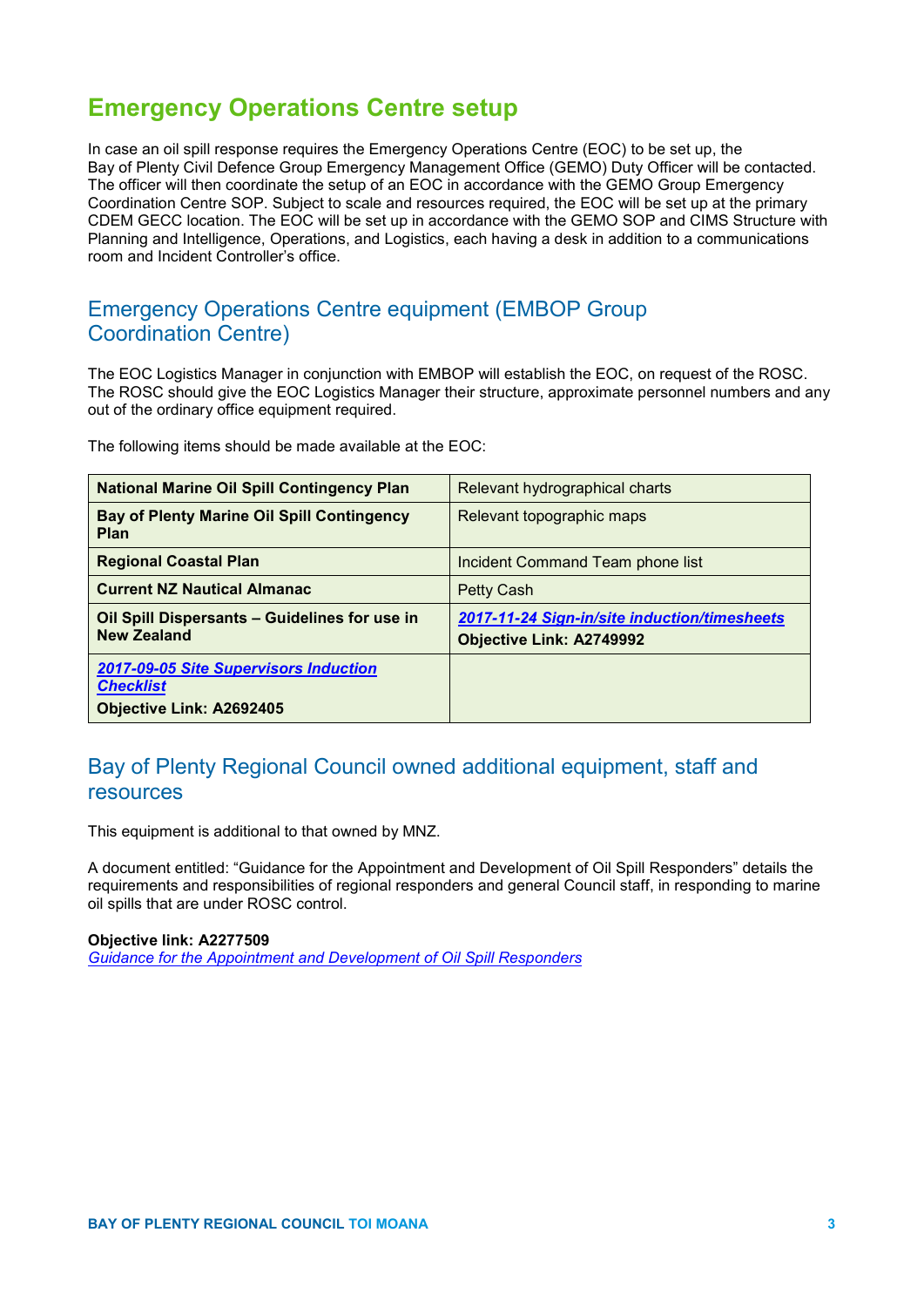# Bay of Plenty Regional Council's boat fleet

The Harbourmaster's Office maintains a fleet of 12 vessels providing a varied on-water response capability.

#### *For access to any of the following equipment, phone the call centre and ask to talk to the Duty Officer on: 0800 5 KNOTS (0800 55 6687). Vessel deployment always remains at the discretion of the Regional Harbourmaster.*

Vessels include:

| <b>Vessel name(s)</b>       | <b>Vessel type and length</b>          | <b>Usual location</b>                                         |  |
|-----------------------------|----------------------------------------|---------------------------------------------------------------|--|
| <b>PW PT144/PT213/PT169</b> | Jet skis                               | Tauranga/Whakatāne/Rotorua                                    |  |
| <b>Matatea</b>              | Alloy Stabicraft Punt 4.1 m            | Whakatāne                                                     |  |
| <b>Bay Patroller</b>        | Alloy Stabicraft 4.67 m                | Tauranga                                                      |  |
| Moko/Kura                   | RHIBs $5.5$ m $\times$ 2               | <b>Tauranga and Rotorua</b>                                   |  |
| <b>Pontoon Jet</b>          | <b>Alloy Pontoon Jetboat</b><br>4.15 m | Whakatāne                                                     |  |
| Kaha (Sealegs)              | Amphibious RHIB 5.95 m                 | Tauranga                                                      |  |
| Ra                          | Alloy Ramco 7.75 m                     | Rotorua                                                       |  |
| <b>Pumanawa</b>             | Alloy Extreme 7.25 m                   | Tauranga (Now managed by<br>Biosecurity - contact Andy Wills) |  |
| <b>Port Whakatāne 3</b>     | Alloy Extreme 8.48 m                   | Whakatāne                                                     |  |
| <b>Taniwha</b>              | Alloy Catamaran 9 m                    | Tauranga                                                      |  |
| Awanui                      | Alloy Barge 12 m                       | Tauranga                                                      |  |

**For a link to a folder containing information on vessel fleet operating limits, charge-out rates and all vessel manuals:**

**Objective Link: (fA178077): BOPRC Boat Fleet Folder**

**For a list of approved skippers and vessels:**

#### **Objective Link: A2860162: Skippers Training Record**

#### **Awanui – Multi-Purpose Response Barge with bow mounted Lamor Brush Skimmer**

This is a specialised, 12 m multi-purpose work vessel with the following capabilities:

- Seven tonne load capacity
- Palfinger Crane surveyed to lift 2000 kg over decks and 1200 kg alongside
- Hydraulic Spud to 6 m depth
- Diesel power pack
- Twin 250 HP Suzukis with electronic steering (max speed 30+ knots)
- Surveyed for Inshore Limits
- Road transportable (under wide load regulations)
- Surveyed for up to 20 passengers and a minimum of 2 crew
- Draught: 0.3 m
- Length: 12 m
- Lowrance navigation systems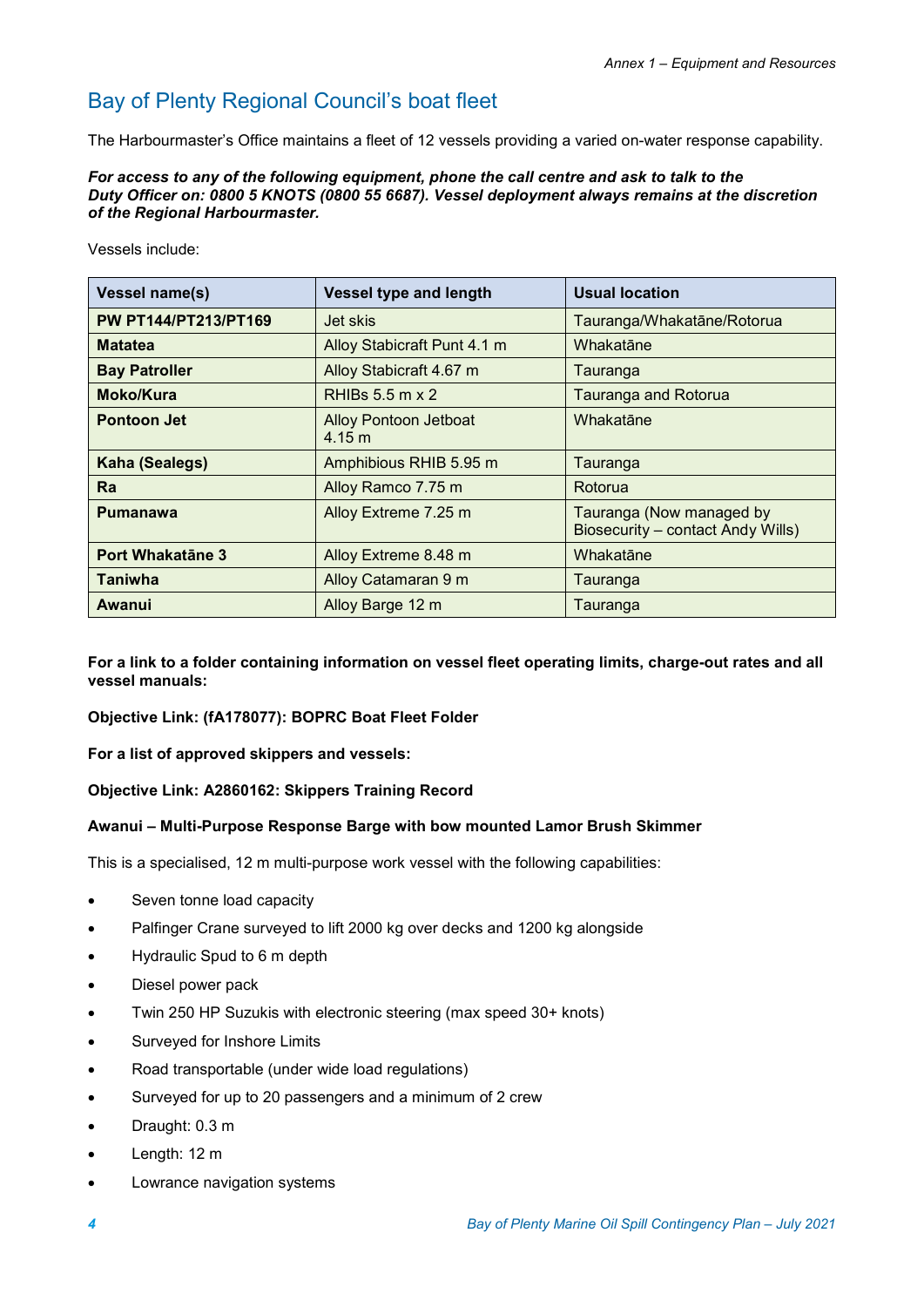Note: In event of a major spill, Awanui will need support vessels that can provide oil storage/transport over and above her load capability.

#### **Vessel Skimmer/pump**

- Six collection brushes
- Up to 30 t/hour
- Collects in up to 3-4 knots of current/1 m swell
- Suitable for a wide range of hydrocarbons from diesel to heavy fuel oils
- Collects light oiled debris such as floating sea grass, driftwood or lettuce/garbage
- Has a free floating setting so that it adjusts to wave action and motion
- Ninety five percent oil/water efficiency rates
- Elastec ES400 submersible screw pump  $-30$  t/hour all oils/solids up to 38 mm, 60 m lift

#### **Standard Operating Procedure for Skimmer Loading/Oil Recovery**

Operation of the skimmer will require sufficient waste oil and debris containment capability, PPE for oil spill response and equipment to facilitate contamination and decontamination procedures. This equipment must be retrieved from the spill shed. There are two empty wheelie bins stored at the spill shed which can be used to store and transport these items. These bins can then be used for waste handling/containment aboard the vessel. Suggested items include (list is not exhaustive):

- Protective disposable coveralls
- Protective gloves Nitrile and PVC
- Eye protection
- Contaminated waste disposal bags and cable ties
- Polythene roll and tape/PVC tarps
- Boot covers
- Boot wash bin and brush (in the Red Trailer)
- De-Solv-It cleaning products (20 L and mist sprayers)
- Additional spill pads/zeolite/peat absorbents
- **Bucket**
- Garden tool to clear debris from the skimmer
- Up to 6 IBCs (these can be loaded at H Pier at the Bridge Marina)
- Sufficient refreshments, food and drink for the operating period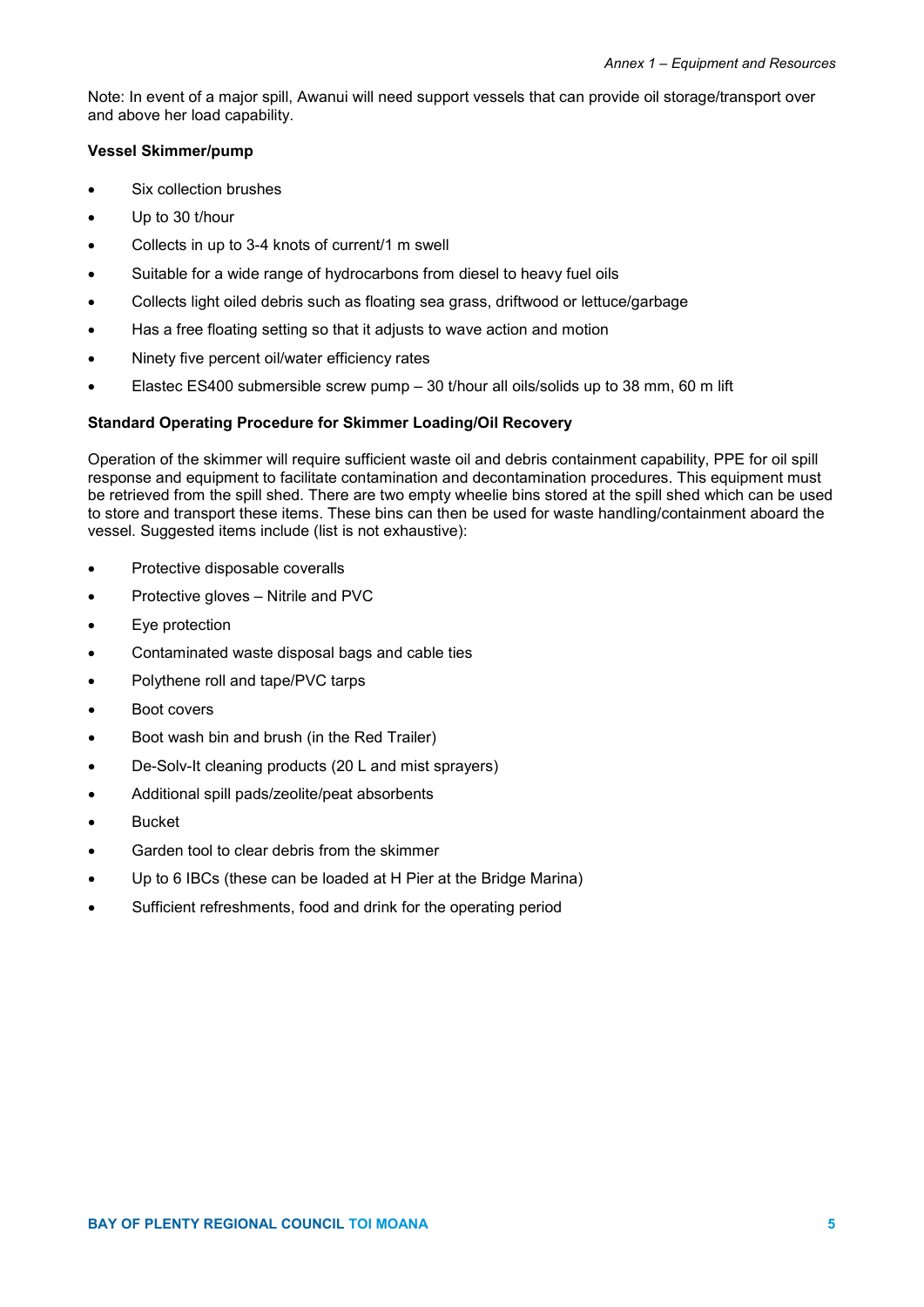For skimmer operating and loading procedures see:

**Objective Link: (A2682071)** *Awanui's Operating Manual Sections 3.11–3.10*



### Immediate response capability

Twin Axle Oil Spill (Red) Response Trailer contains sufficient shoreline clean-up/incident response equipment for approximately 25 people for 12 hours.

In addition, a number of response vehicles, most with 4WD capability and the vessel Awanui, carry spill equipment.

**(Note: EOC, ROSC and/or Site Supervisor to ensure sufficient food and fresh water is supplied to deployed responders).**

Maritime and Compliance teams immediate deployment capability is approximately up to 36 responders for 12 hours + up to 13 4WD vehicles + 4 response trailers + 1 flat deck trailer and 1 specialised response vessel.

Note: There is a proposal to store some rapid response equipment in the Wallingford House Maritime Depot. Check current equipment storage locations with the ROSC and/or Maritime team.

*For an Excel spreadsheet listing all response equipment and related resources:*

**Objective Link: (A2216535)** *[2015-11-06 Oil Spill Response Inventory](https://objective.envbop.net/id:A2216535)*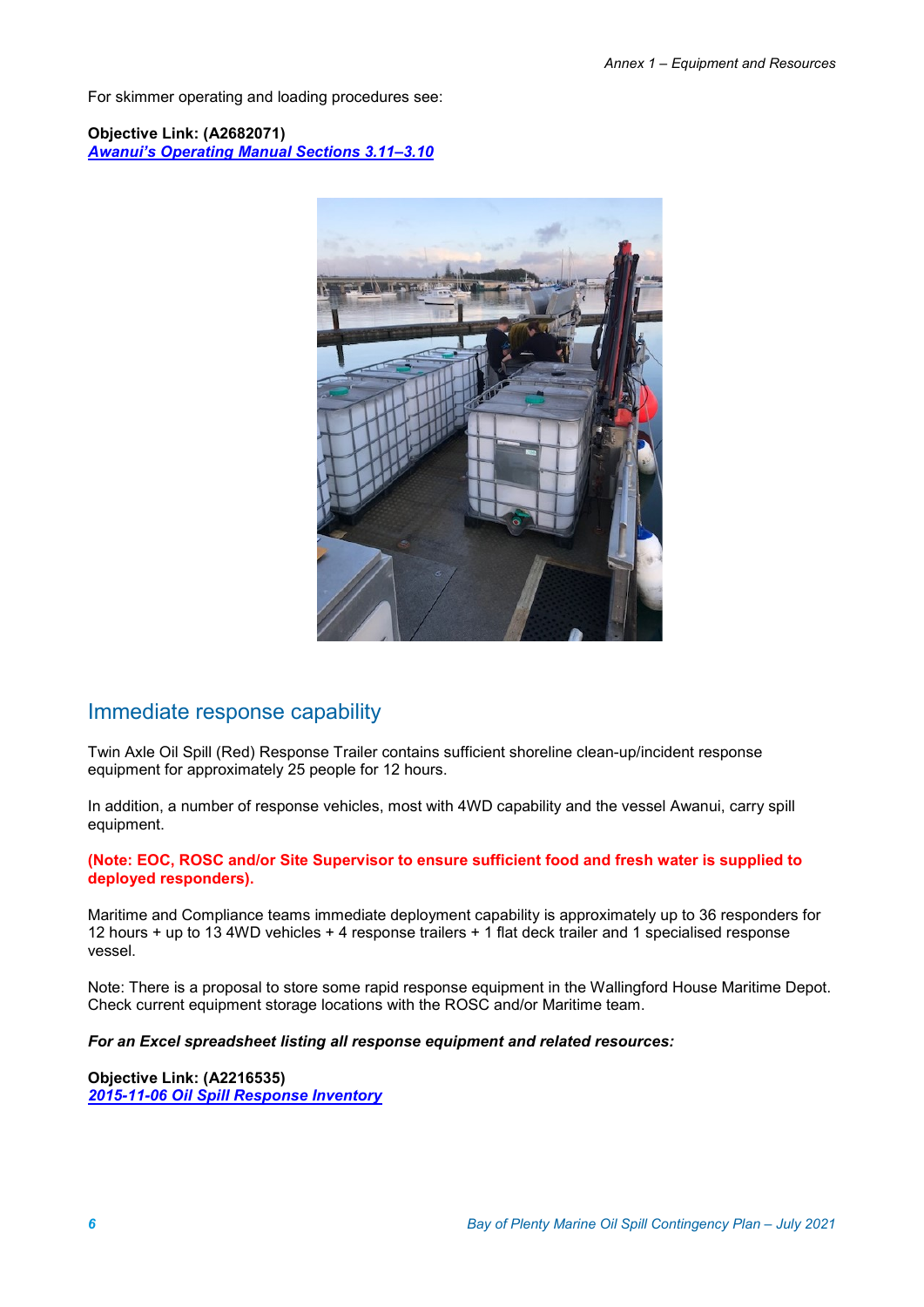#### **Some additional resources stored with MNZ oil spill equipment:**

- 4 x 6 pop-up portable shelter with sides.
- An Intermediate Bulk Container (IBC) filled with rakes, shovels and spades.
- An IBC filled with gumboots of varying sizes. A few additional gumboots are stored with the stockpile of sorbent booms and pads.
- A flat deck double-axle trailer with load capacity of 2.5 t and an inside deck area of 2960 mm x 2015 mm.

#### Other resources

A Koshin Fuel Pump - The pump is suitable for diesel and lighter oils (but not the highly flammable variety). The four stroke pump has an 8 m lift and pumps at 130 L/minute (under optimal conditions). It includes 16 m of intake hose (5 m+11 m) and 15 m of discharge hose (5 m+10 m). The intake hose reduces to a  $\frac{1}{2}$  inch 3 m dipping hose (garden hose size) to reach into narrow spaces, such as the fuel breather pipes typically found on yachts. The pump is stowed aboard Awanui or in the spill shed with the other response equipment.

The Compliance Team maintains three single axle spill trailers, one each located in Tauranga, Rotorua and Whakatāne. Each trailer contains approximately 20 m of inflatable land/river boom, assorted sorbent booms and pads, tools and basic safety equipment. They also have low sided flat deck car transport trailer. Additional trailers are available from Land Management and are stored at the Judea Depot. Land Management also maintain a two person ATV. Such vehicles may be very useful for sandy shoreline cleanup and shoreline assessments (SCAT). There is also a 3.6 t rated overhead gantry crane available at the spill shed. This is currently not in survey for use. Contact the Land Management Team for trained operators. The Rivers and Drainage Team have access to a variety of earthmoving and related heavy machinery.

Civil Defence Emergency Management maintain a field deployable 9 m x 6 m Covertex Major Incident Air Shelter. For more information:



#### **Obj. ID: A27783**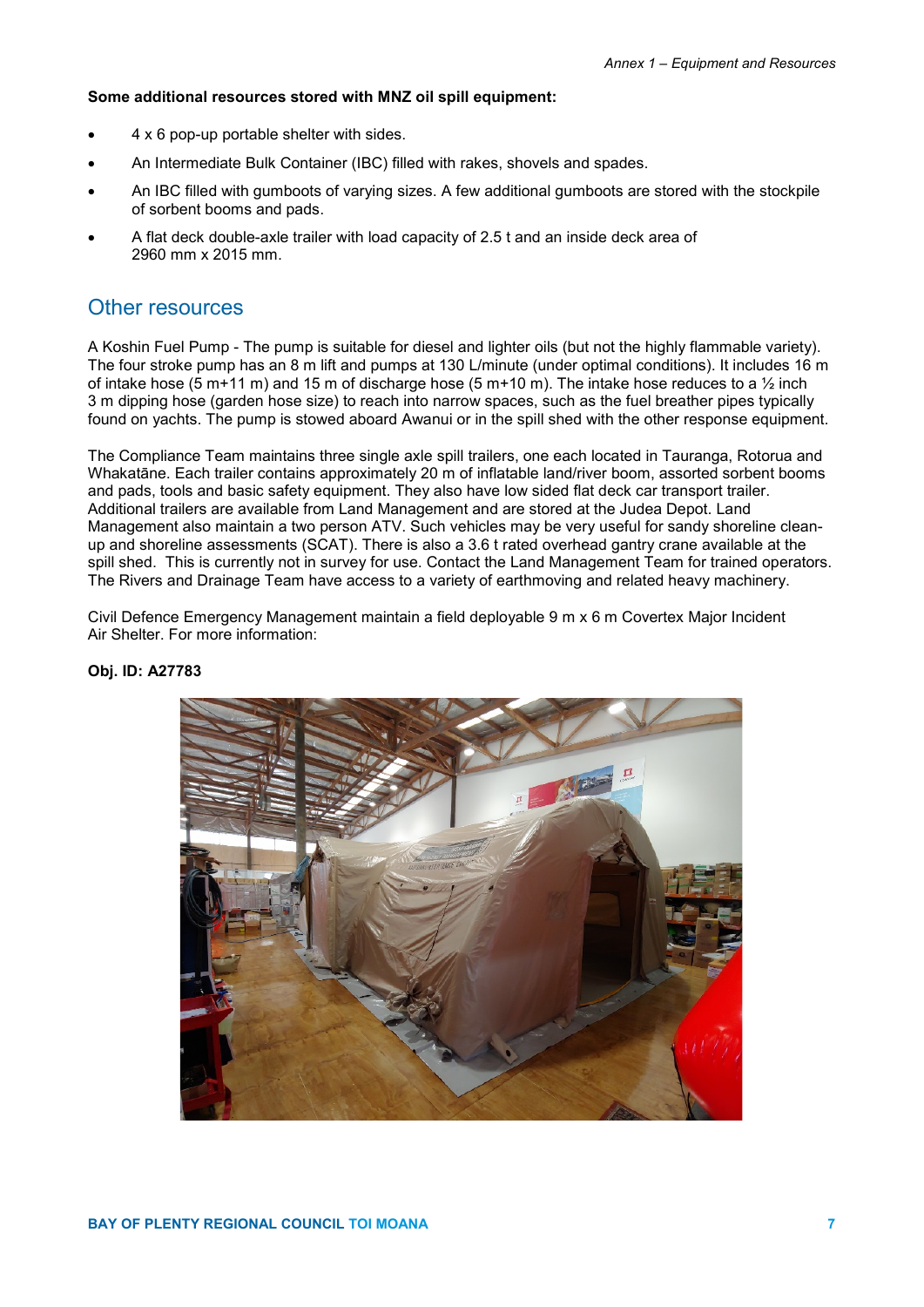## Dispersant use

The use of dispersant at the Tier 2 response level requires permission from MNZ, who have consolidated some response options, such as dispersant and oiled wildlife response, into a national capability that can still be accessed by regions for Tier 2 response. Dispersant is stockpiled outside of the Bay of Plenty region for use by MNZ approved aerial contractors. Due to the shallow depth in harbour areas, the use of dispersant in these locations is unlikely. Where application was proposed in our region, the Council would also undertake its own Net Environmental Benefit Analysis.

## **Contacts**

The Regional On-Scene Commander maintains a rugged R84 Model phone for use by the ROSC during a prolonged spill response. The phone is waterproof and drop proof and is loaded with key contacts. The ROSC phone number is: 027 405 8995. The unlocking pattern can be found attached on the back of the phone. The phone is kept on the Rosc's desk with its charger cord and is periodically recharged and tested. During an ongoing spill (2+ days), this phone will be passed to the on-duty ROSC, so that all phone communications are always received and actioned by that person.

Regional On-Site Commander E-mail: [ROSC@boprc.govt.nz](mailto:ROSC@boprc.govt.nz) This unique e-mail account was set up to be accessible by all appointed ROSCs. The email will be monitored by the On-duty ROSC.

A future spill cost code is maintained for immediate use in a spill. During an incident, this code is updated following use to recover costs during routine spills. Each time the cost code is updated, the ROSCs will be advised by e-mail. Contact Loris Hastie to request a new future spill code. The ROSC phone is also kept up to date with the current future spill code.

## Maritime New Zealand equipment located in the Bay of Plenty

#### **Objective link** to MNZ equipment lists: **A2501436** *[2016-11-17 Regional Equipment Lists -](https://objective.envbop.net/id:A2501438) Loan Agreement*

Maritime New Zealand owned equipment is stored in:

| Whakatāne stockpile        | <b>Tauranga Spill Shed stockpile</b> |     |
|----------------------------|--------------------------------------|-----|
| <b>Containment systems</b> | <b>Containment systems</b>           |     |
|                            | Fence Boom 750 m (100 m lots)        | 600 |
|                            | Land/Sea Boom (80 m lots)            | 560 |
|                            | Solid Float Boom (99 m lots)         | 198 |
| <b>Recovery systems</b>    | <b>Recovery systems</b>              |     |
|                            | Delta Head Skimmer                   |     |
|                            | Komara Skimmer (oleophilic multi)    |     |
|                            | Skimmer, mini max (weir)             |     |
|                            | Skimmer, Global spill (weir)         |     |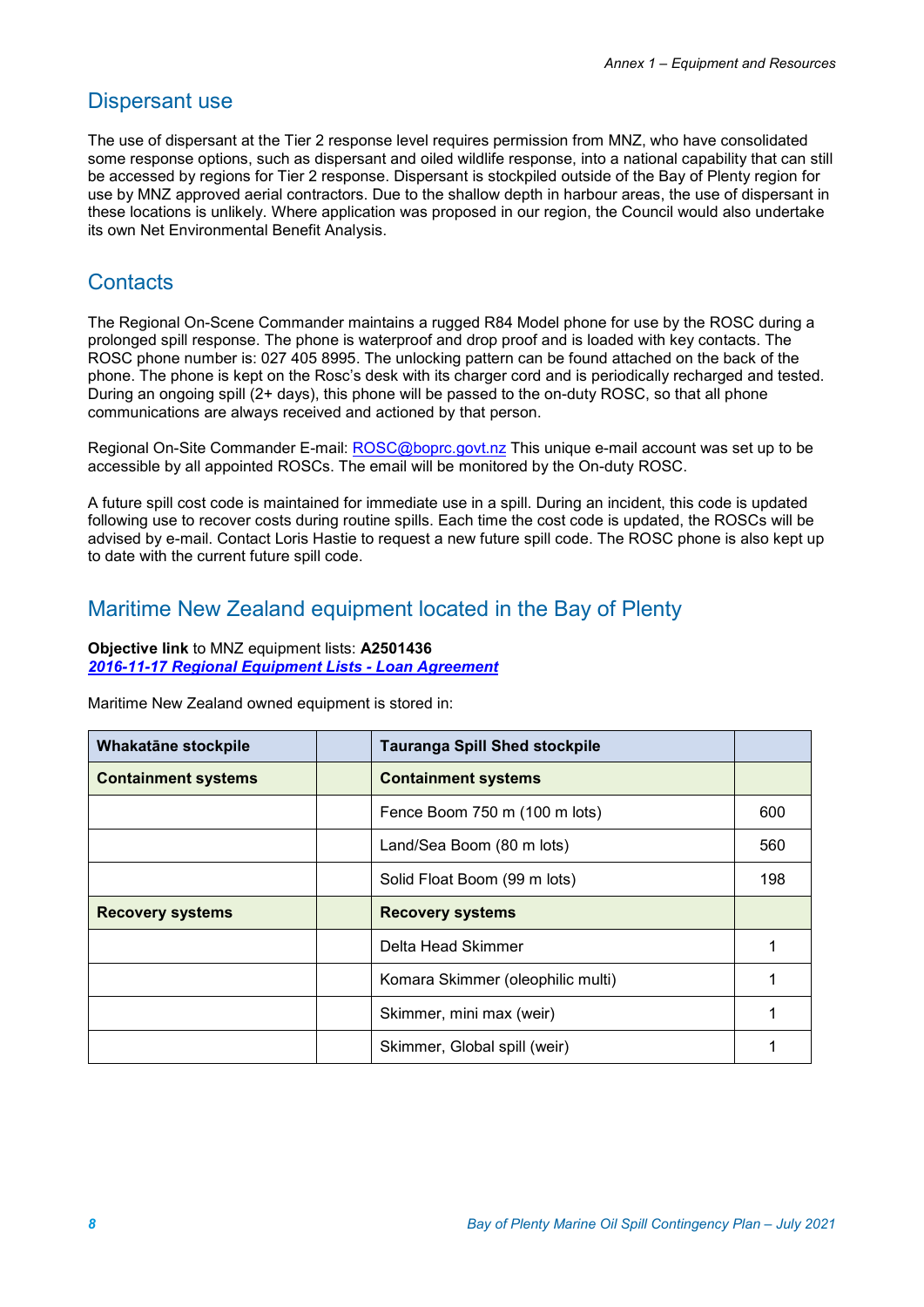| <b>Temporary storage</b>               |     | <b>Temporary storage</b>                                                                                                                    |                |
|----------------------------------------|-----|---------------------------------------------------------------------------------------------------------------------------------------------|----------------|
|                                        |     | Frame tanks 2 x 7500 L                                                                                                                      | 1              |
|                                        |     | Two decommissioned frame tanks of 15 K and<br>25 K respectively remain in storage                                                           |                |
| Dispersants                            |     | BOPRC no longer stores this for MNZ                                                                                                         |                |
| Dispersant application                 |     | Requires MNZ pre-approval                                                                                                                   |                |
|                                        |     | Backpack sprayer - buy new one if required for<br>spot application                                                                          |                |
| <b>Sorbent</b>                         |     | <b>Sorbent</b>                                                                                                                              |                |
| Pads                                   | 500 | Pads                                                                                                                                        | 1600           |
| <b>Booms</b>                           | 12  | <b>Booms</b>                                                                                                                                | 48             |
|                                        |     | Oil snares - Note: MNZ will no longer require<br>replacement when used                                                                      | 60             |
|                                        |     | Pillows - Note: MNZ will no longer require<br>replacement when used                                                                         | 60             |
| <b>Ancillary equipment</b>             |     | <b>Ancillary equipment</b>                                                                                                                  |                |
|                                        |     | Spate pump, GS (30 t/hour)                                                                                                                  | 1              |
|                                        |     | Hand-held Stihl leaf blowers                                                                                                                | $\overline{2}$ |
|                                        |     | Blue bin contains 2 x towing ends,<br>4 x Camlock adapters, 2 x strums,<br>2 x Monsoon adapters,<br>4 x 2" 10 m Layflat d/c hose, 2 funnels |                |
|                                        |     | Honda 4-Stroke petrol trash pumps                                                                                                           | $\overline{2}$ |
|                                        |     | 2 x 2" 10 m Rigid Suction Hose                                                                                                              | 1              |
|                                        |     | 2 x 2" 5 m Rigid Suction, 2 fuel containers                                                                                                 | 1              |
|                                        |     | Quicksilver hand pump                                                                                                                       | 1              |
|                                        |     | Hand wringer (extractor-pro)                                                                                                                | 1              |
|                                        |     | Plastic container (20 L for dispersant)                                                                                                     | 40             |
|                                        |     | Wildlife Response Kits                                                                                                                      |                |
| <b>Additional Non-MNZ</b><br>equipment |     | <b>Additional Non-MNZ equipment</b>                                                                                                         |                |
|                                        |     | <b>Electric Compressor</b>                                                                                                                  | 1              |
|                                        |     | Multi-channel (VHF/UHF) hand held radios - see<br><b>Emergency Management</b>                                                               |                |
|                                        |     | Forklifts (1 electric and 1 gas powered)                                                                                                    | 2              |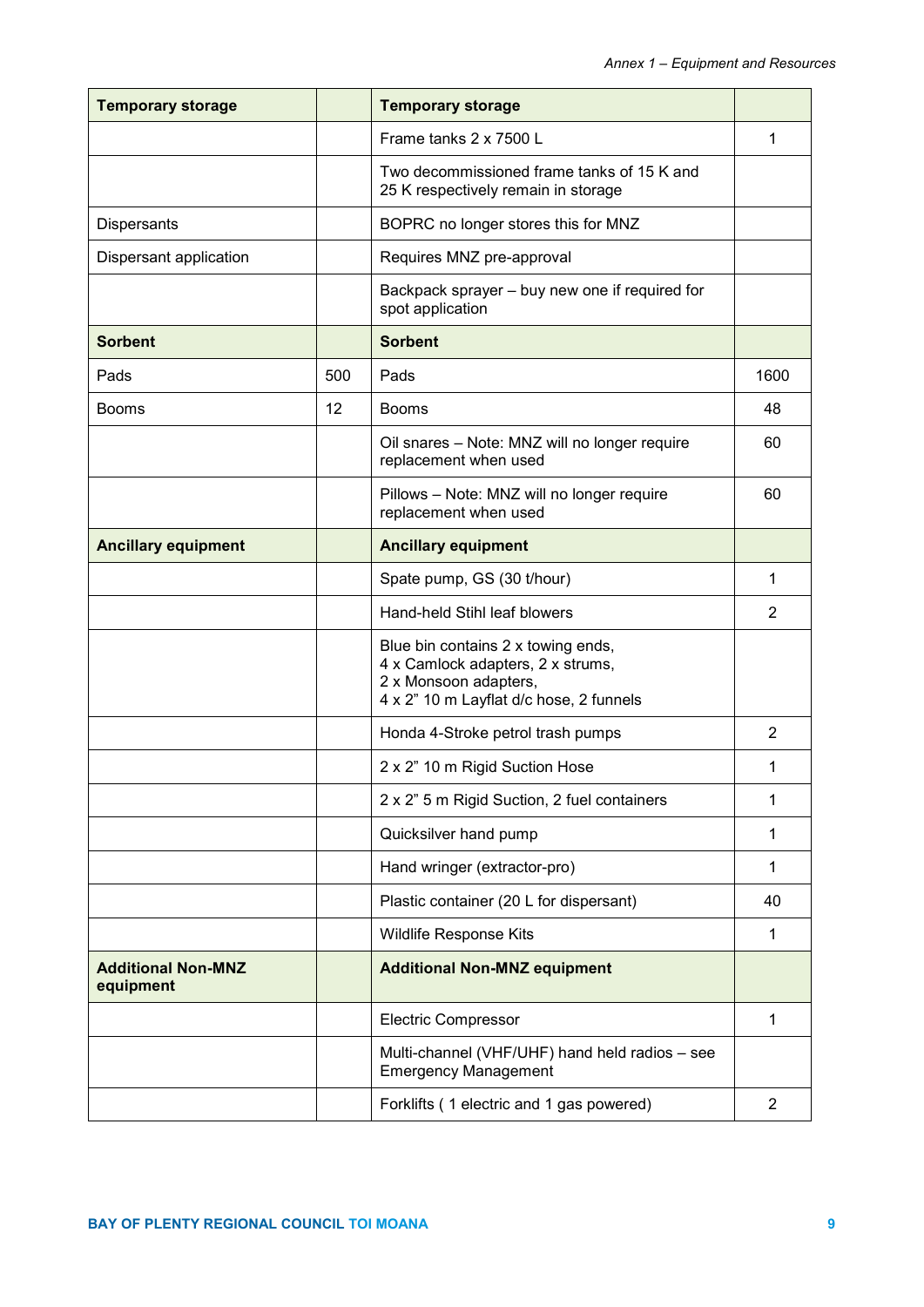|                                                                        | Underwater drone with pick up arms – requires<br>trained operator                                                                                                                       | 1 |
|------------------------------------------------------------------------|-----------------------------------------------------------------------------------------------------------------------------------------------------------------------------------------|---|
|                                                                        | Aerial Drone - Requires trained operator                                                                                                                                                | 1 |
|                                                                        | Forklift attached lifting gib and towball                                                                                                                                               | 1 |
|                                                                        | Lifting gib extension for crane                                                                                                                                                         | 1 |
|                                                                        | Motorised generator with 240 v take off                                                                                                                                                 | 1 |
|                                                                        | Stihl Chainsaw/safety equipment                                                                                                                                                         | 1 |
|                                                                        | Motorised water blaster                                                                                                                                                                 | 1 |
|                                                                        | Tool box/power tools - assorted                                                                                                                                                         | 1 |
|                                                                        | Lamor Skimmer/Elastec Pump (see Awanui<br>Vessel (see description)                                                                                                                      | 1 |
|                                                                        | Koshin petrol-powered Pump (200 L to 20 m H<br>approx.)                                                                                                                                 | 6 |
|                                                                        | International Bulk Containers (IBCs)                                                                                                                                                    | 7 |
| Major Incident Air Shelter<br>See the user's manual:<br>Obj ID: A27783 | 9 m x 6 m Covertex – could be used as a mobile<br>EOC or possibly as part of a THC or TRC for<br>wildlife. Note, if the shelter was significantly<br>soiled, it may need to be replaced |   |
|                                                                        | Land management maintain an ATV suitable for<br>beach operations. Note: Use requires a trained<br>and approved ATV operator                                                             | 1 |
| <b>Tühua (Mayor Island) Spill</b><br><b>Kit</b>                        | 5 m x 3 m booms, 20 spill pads, bags, cable ties,<br>gloves contained in a wheelie bin                                                                                                  | 1 |

Additional detail regarding storage and transport information is contained at the end of this annex.

# Other vessels

| Motiti<br>barge/service<br>vessels<br>(Seatrek Limited) | Avocet – Wading Bird<br>10 t payload<br>5 m beam x 17.5 m LOA<br>Total Deck area: 60 m <sup>2</sup><br>Roll-on, Roll-off barge<br>8 passengers<br>11-12 knots lightship<br>8.5 knots loaded<br>1.5 t lifting capacity<br>Draft: .8 m Lightship<br>1.1 Loaded<br>Hiab with 500 kg SWL $@$ 5 m<br>3 m swell, 30 knot operating<br>limits.<br>Price guide: \$1500-\$2000 per<br>trip to Motiti<br>Available for charter | Tauranga | Tim Olsson<br>027 4969973<br>Tim.olsson@xtra.co.nz<br>Seatrek@xtra.co.nz |
|---------------------------------------------------------|----------------------------------------------------------------------------------------------------------------------------------------------------------------------------------------------------------------------------------------------------------------------------------------------------------------------------------------------------------------------------------------------------------------------|----------|--------------------------------------------------------------------------|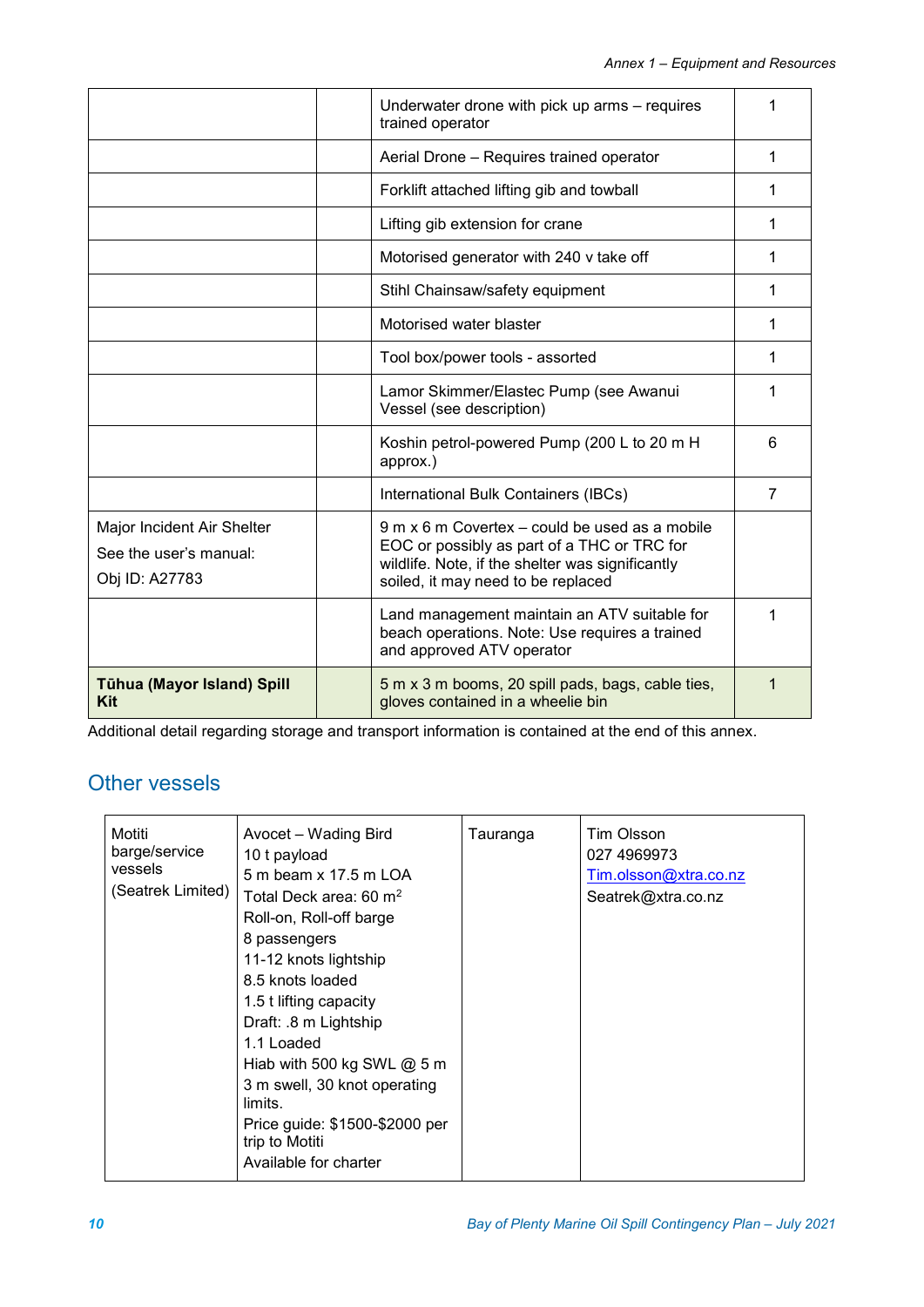## Motiti Island accommodation options

| Motiti Lodge              | Sleeps 16 people in basic<br>accommodation.<br><b>BBQ</b><br>Possible catering options<br>Close to the boat ramp<br>Secure storage<br>\$50 per person | Motiti                        |
|---------------------------|-------------------------------------------------------------------------------------------------------------------------------------------------------|-------------------------------|
| Te Hanga o<br>Te Ra Marae | Sleeps $50+$<br>Wastewater system<br>upgraded during the Rena<br>response                                                                             | Motiti - North/central Island |

## Access to Bay of Plenty Regional Council spill response equipment

Access for the equipment store can be arranged by the following people or in the locations indicated:

- Bay of Plenty Regional Council Call Centre 0800 884 880 • Duty Harbourmaster (24 hrs) (0800) 55 66 87 (0800 5 KNOTS)
- ROSCs and/or Alternate OSCs See cover page for contacts
- BOPRC Pollution Hotline (24 hrs) 0800 884 883
- 

Maritime New Zealand and BOPRC responsibilities regarding this equipment are set out in the loan agreement between MNZ and the Council, a copy of which is held by the ROSC.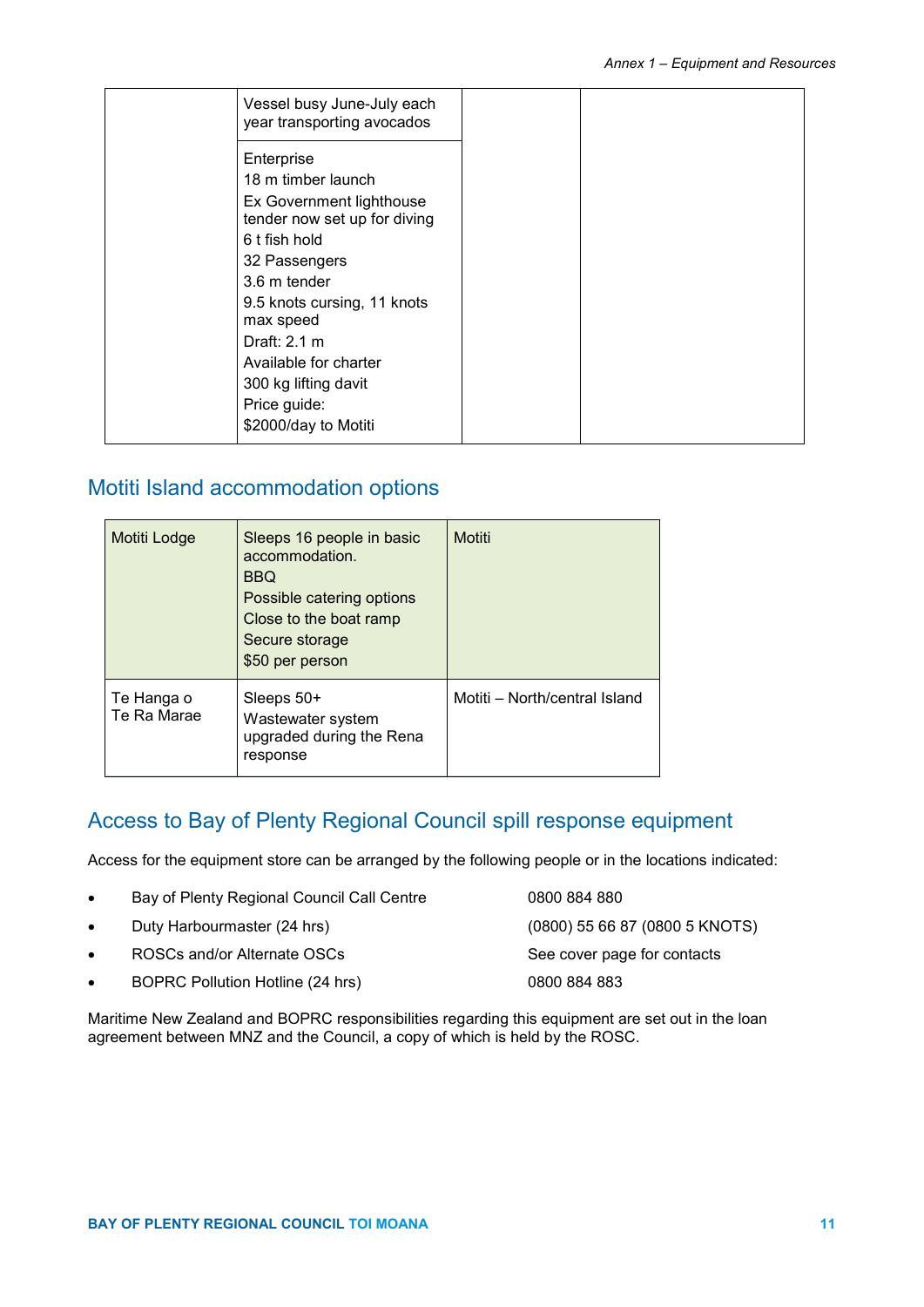## Mobilising Maritime New Zealand equipment

Requests to mobilise MNZ equipment should be made through the Oil Spill Duty Officer by phone (OSDO: 04 473 6369) and by completing the appropriate form (**available in Web EoC)**). It is also possible to review MNZ equipment lists in Web EoC.

The majority of MNZ equipment is pre-packaged in numbered boxes with collapsible sides, a pallet type base, and of a size appropriate to the equipment contained. The dimensions and weight of the loaded boxes vary according to the equipment type but all are intended to fit road trailers and into commercial aircraft that have been converted to a cargo configuration. Where Standard Operating Procedures are available for equipment, these will be attached to the crate or stored inside the containers for field reference.

Because of the nature of their construction, they may be stacked only two high for transport. These boxes are marked to show their general contents and loaded weight - a more detailed list of contents is enclosed within the box. New equipment is increasingly being stored in galvanised steel storage crates that include designed lifting points.

## Supporting equipment

#### **Transportation**

| <b>Owens</b><br><b>Transport/Chemfreight</b><br><b>Couriers Nation Wide</b><br><b>Daily</b> | Various truck units               | Tauranga                        | <b>Lance Chadwick</b><br>$(07)$ 574 0950<br>027 495 9820                        |
|---------------------------------------------------------------------------------------------|-----------------------------------|---------------------------------|---------------------------------------------------------------------------------|
| <b>McLeods Hiabs</b>                                                                        | Various truck units and<br>cranes | Tauranga<br>2 Truman Lane       | (07) 575 9715 (0700-<br>1700, 050 862 5363<br>$(24$ hrs) 1-1.5 response<br>time |
| <b>Pollock and Sons</b><br><b>Crane Hire</b>                                                | Hiab truck units<br>Cranes        | Tauranga<br><b>Marsh Street</b> | 0508 POLLOCK or 0508<br>765 562                                                 |
| <b>NZL Transport</b>                                                                        | Various truck units               | Tauranga                        | $(07)$ 928 7100                                                                 |

## Oily waste disposal

**Guidance notes in the Library Section of Web EoC provides** instructions on the disposal of oily waste material, and includes the location of landfills suitable for disposing of **oily waste material.**

Maritime New Zealand have established a contract with EnviroNZ Limited, to provide all waste services required during an oil spill response, including equipment cleaning. Although this contract presently sits at a Tier 3 level, there is provision to extend this to a Tier 2 Response.

#### **Link to EnviroNZ agreement:**

*[ESL-MNZ Final Service Contract -](https://objective.envbop.net/id:A2627864) valid until 2022*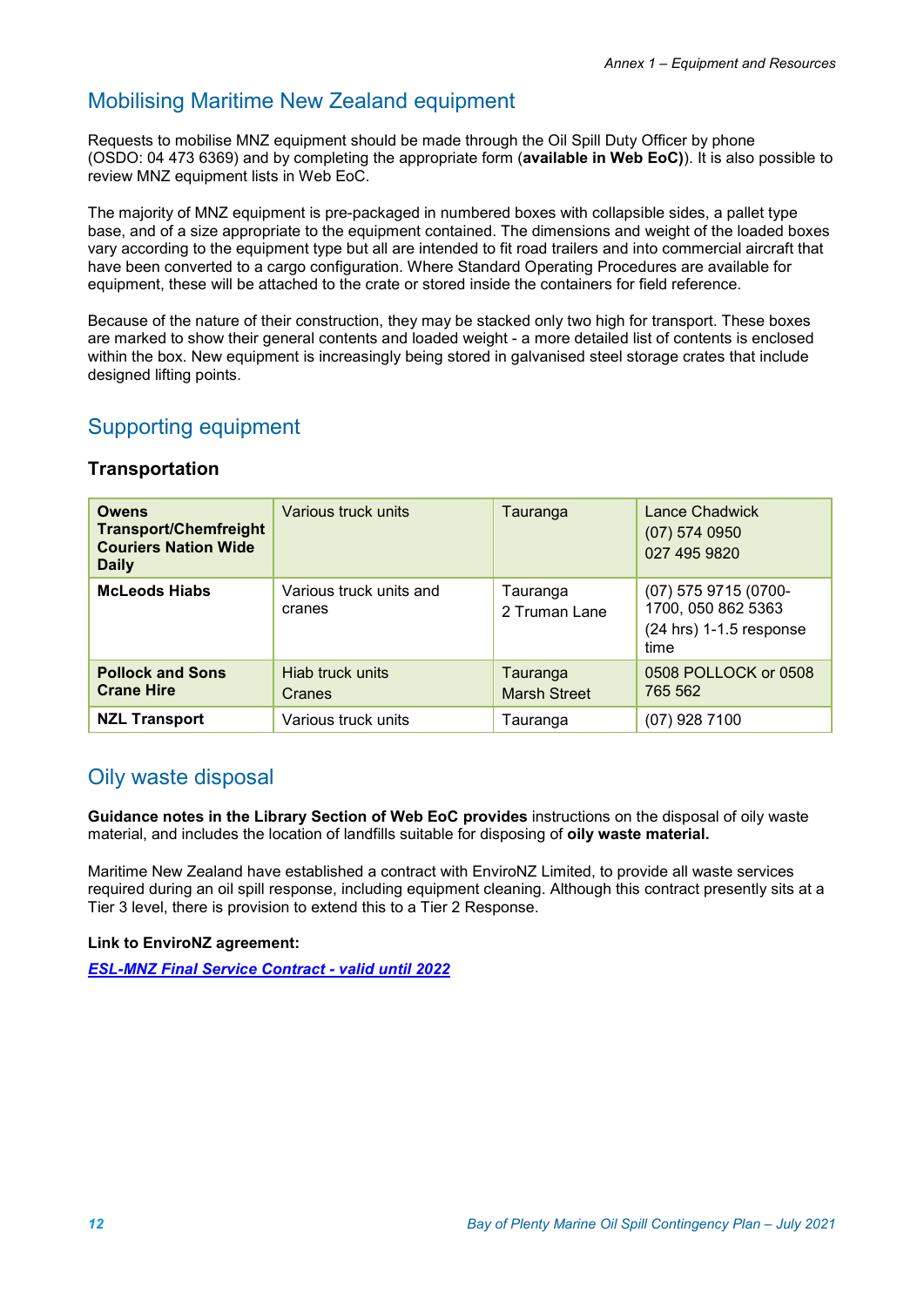# Waste oil disposal companies

| <b>EnviroNZ</b>                                   | Bins, skips, disposal, project<br>management, H&S, volunteer<br>coordination, mobile wash bays<br>and decom, supply of booms,<br>pads, PPE                                               | Tauranga        | 0800 240 120 (24 hrs)<br>$(07)$ 541 0600<br>$(0800 - 1700)$  |
|---------------------------------------------------|------------------------------------------------------------------------------------------------------------------------------------------------------------------------------------------|-----------------|--------------------------------------------------------------|
| Waste<br><b>Management Oil</b><br><b>Recovery</b> | Various tanker and sucker<br>trucks<br>For bulk transfers (clean oils)<br>Have VOC monitors for hire                                                                                     | Mount Maunganui | <b>Head Office</b><br>$(07)$ 575 8445<br>(07) 575 8482 (Fax) |
| Pete's Takeaways<br>(2016)                        | Various tanker and vacuum<br>trucks                                                                                                                                                      | Tauranga        | (07) 541 3402 (24 hr)                                        |
| Intergroup<br>Limited                             | Sweepers/vacuum<br>trucks/contaminated<br>oils/confined space<br>entry/heights/flammable<br>atmospheres<br>Objective link: A2552915<br>2017-02-22 Intergroup Price<br>and Services Guide | <b>BOP</b> wide | 0800 468 379 (24 hrs)                                        |

## Other vessels

| Port of<br><b>Tauranga</b>        | 3 tugs<br>2 launches                                                                                                                      | Tug berth | <b>Customer Services</b><br>(07) 572 8888 Port Ops Mg<br>$(07)$ 572 8882                                    |
|-----------------------------------|-------------------------------------------------------------------------------------------------------------------------------------------|-----------|-------------------------------------------------------------------------------------------------------------|
| <b>Glencoe Marine</b><br>Limited  | Edward G Passenger/<br>non passenger Tugboat<br>Inshore waters<br>49 passengers<br>25 <sub>t</sub>                                        | Tauranga  | lan Chalmers<br>021 174 0687<br>www.glencoemarine.co.nz<br>rose@glencoemarine.co.nz                         |
|                                   | Petra G Tug<br>12.37 m<br>Inshore waters<br>15 passengers                                                                                 |           |                                                                                                             |
|                                   | Alloy Jet Boat 10.3 m<br>Max speed 30 knots<br>11 passengers<br>Draft .5 m<br>1.8 t deckload                                              |           |                                                                                                             |
|                                   | Marsden Pilot Boat, 13.71 m<br>2 crew, 6 passengers<br>4 t bollard pull<br>4.2 m workboat                                                 |           |                                                                                                             |
| <b>Bay Marine</b><br><b>Works</b> | Webster:<br>Palfinger Crane, spud<br>capability<br>$10 \text{ m} \times 3.5 \text{ m}$<br>Steel construction<br>Shallow draft dunne barge | Tauranga  | <b>Brian Coxhead</b><br>027 295 0077<br><b>Sharon Coxhead</b><br>027 295 0070<br>admin@baymarineworks.co.nz |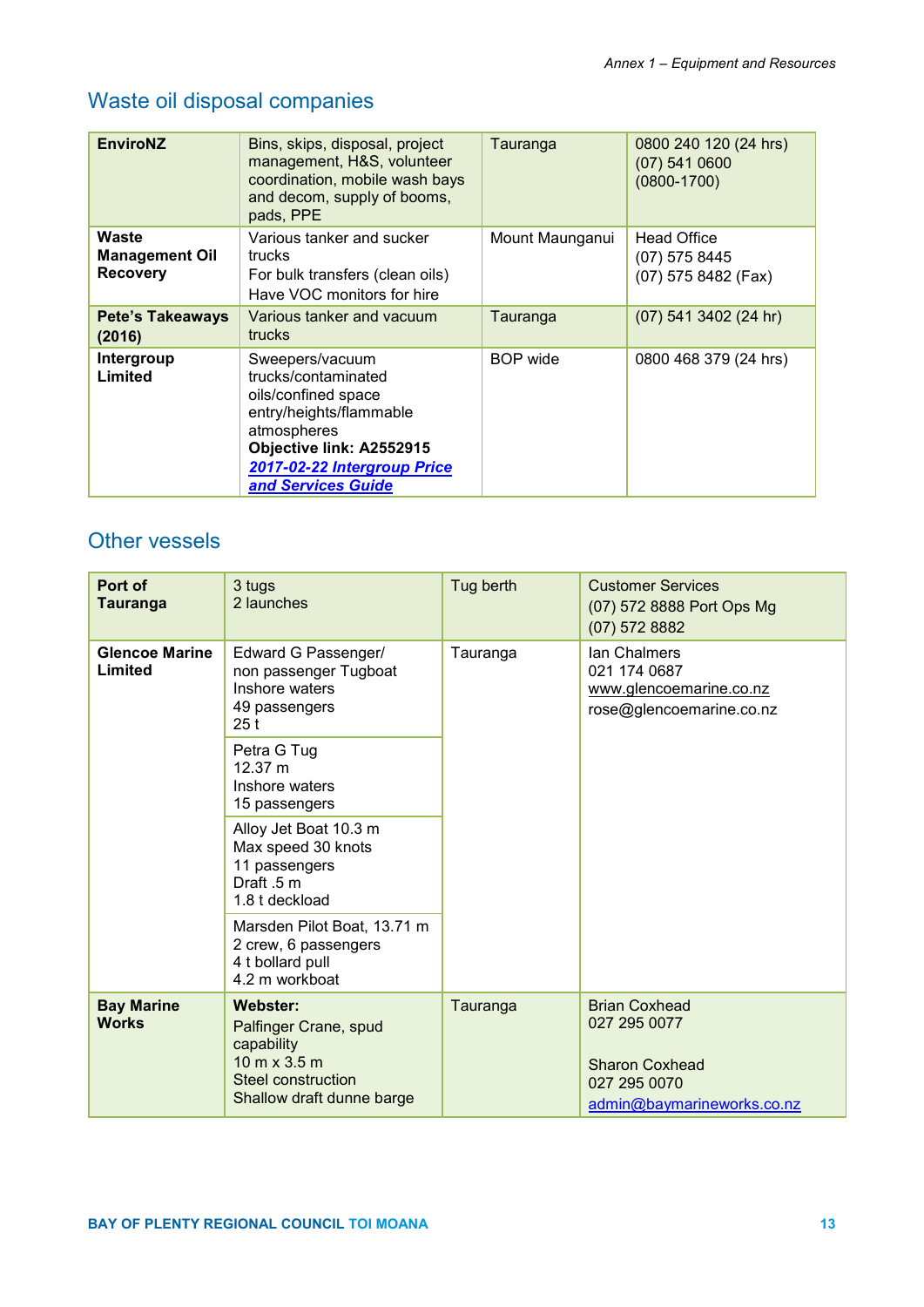*Annex 1 – Equipment and Resources*

|                                                                                                                    | $\odot$<br>3800kg 2510kg 1630kg 1200kg<br>4.1m 6.1m $\frac{1}{2}$<br>8.1m<br><b>PK 11000 A</b><br>$\bullet$<br><b>C</b> |
|--------------------------------------------------------------------------------------------------------------------|-------------------------------------------------------------------------------------------------------------------------|
| 345 Cat:<br>Purpose built 2015 (Oil Spill<br>Tauranga Harbour)<br>3.45 Aluminium Workboat<br>4 Stroke 15 HP Yamaha |                                                                                                                         |
| Mary S:<br>4.3 m Aluminium<br>(4 mm) workboat<br>60 HP Yamaha Outboard<br>Power driven<br>Draft 0.25 m             |                                                                                                                         |
| Lady K Tug:<br>8.8 m steel workboat<br>90 kw/diesel<br><b>Shaft Drive</b>                                          |                                                                                                                         |
| <b>Quest Crane Barge:</b><br>Power driven 141 kw/diesel<br>Shallow draft, stern drive<br>12 m steel workboat       |                                                                                                                         |
| <b>Flat Teck Truck</b><br>$(\text{deck} - 4.7 \text{ m} \times 2.4 \text{ m}, 6T)$<br>with Hiab Crane              |                                                                                                                         |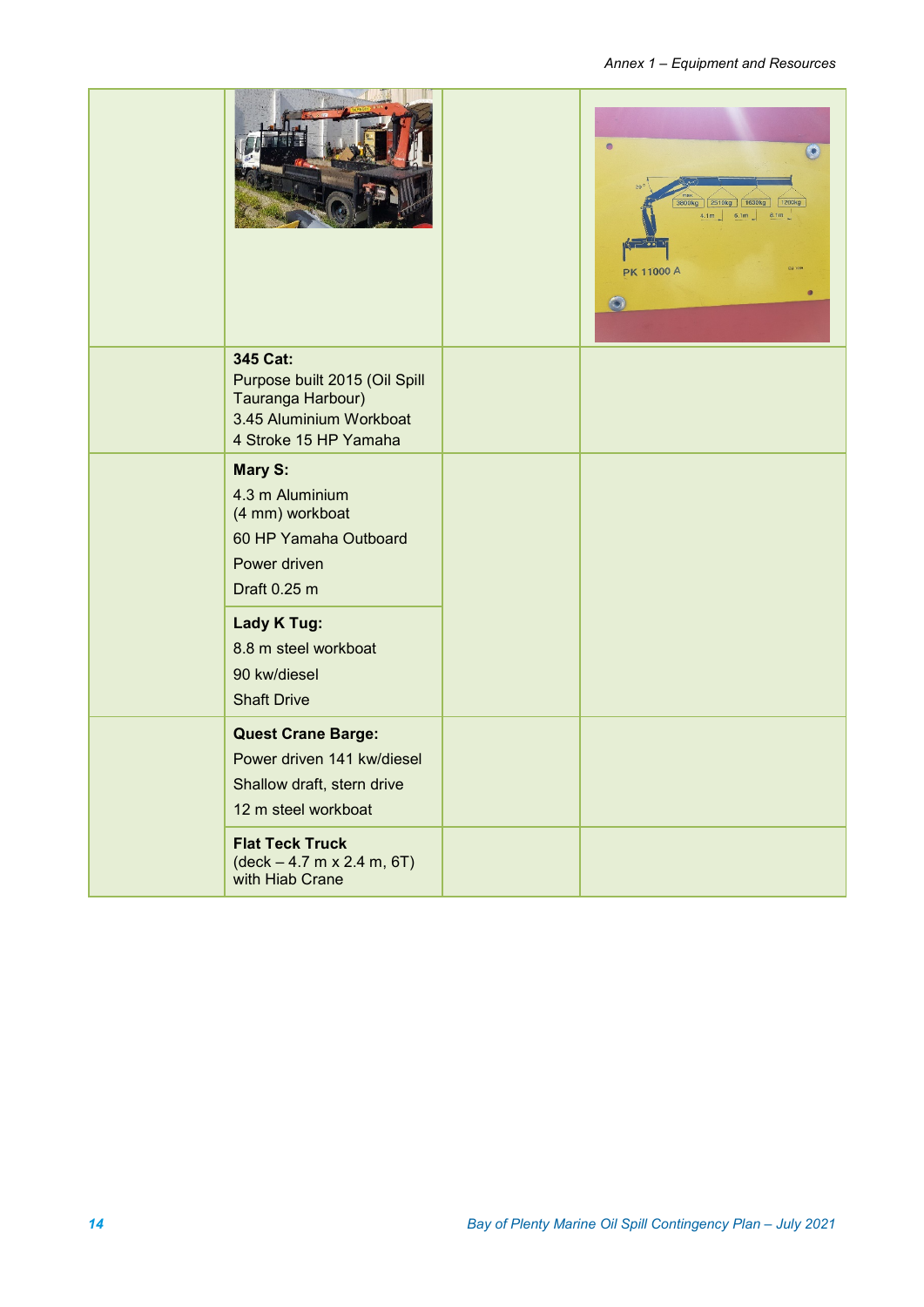| <b>Silver Fern</b><br><b>Shipping</b><br>Limited | Korimako<br>Bunker barge<br><b>Emergency contact</b><br>details:<br>Email:<br>master.korimako@sfsl.co.nz,<br>Objective link: A3816908<br><b>Customer Information</b><br><b>May 2021</b><br><b>Master of the vessel:</b><br>(Captain Chris Alexandru)<br>0272 562 290<br><b>Maximum load capacity:</b><br>1500 M/T<br>Max pumping rate:<br>480 cubes per hour with two<br>pumps for DMB or black oil<br>and 120 cubes per hour for<br>clean diesel or DMA<br><b>Vessel operating speed:</b><br>Maximum speed 9 knots<br>Fuel types capable of<br>transfer/transport:<br>Range of Marine Diesel to<br>Heavy Fuel Oils (any product<br>with a flashpoint above 60<br>degrees)<br><b>Approximate charter rates</b><br>for emergency response<br>(include standby rates if<br>applicable):<br>Price on application for job | Port of Tauranga | <b>PRIMAKO</b>                 |
|--------------------------------------------------|-----------------------------------------------------------------------------------------------------------------------------------------------------------------------------------------------------------------------------------------------------------------------------------------------------------------------------------------------------------------------------------------------------------------------------------------------------------------------------------------------------------------------------------------------------------------------------------------------------------------------------------------------------------------------------------------------------------------------------------------------------------------------------------------------------------------------|------------------|--------------------------------|
| <b>Dutch Dredging</b>                            | <b>Albatros</b><br><b>Trailing Suction Hopper</b><br><b>Dredger</b><br>Objective Link: A3816907<br><b>Albatros Dredge at Port of</b><br>Tauranga<br>Hopper capacity: 1,860 m <sup>3</sup><br>Length: 75 m<br>Breadth: 13.40 m<br>Depth: 4.10 m<br>Dredging draft: 3.48-3.80 m<br>Summer draught: 3.21 m<br>Suction pipe: Ø600 mm<br>Maximum dredging<br>draft: 30 m<br>Speed at dredging<br>draft: 10 kn<br>Propulsion: 2 x 700 kW<br>Bowthruster: 260 kW<br>Dredgepump: 700 kW<br>Software: PDS 2000                                                                                                                                                                                                                                                                                                                 |                  | <b>Compact 10 Sweeping Arm</b> |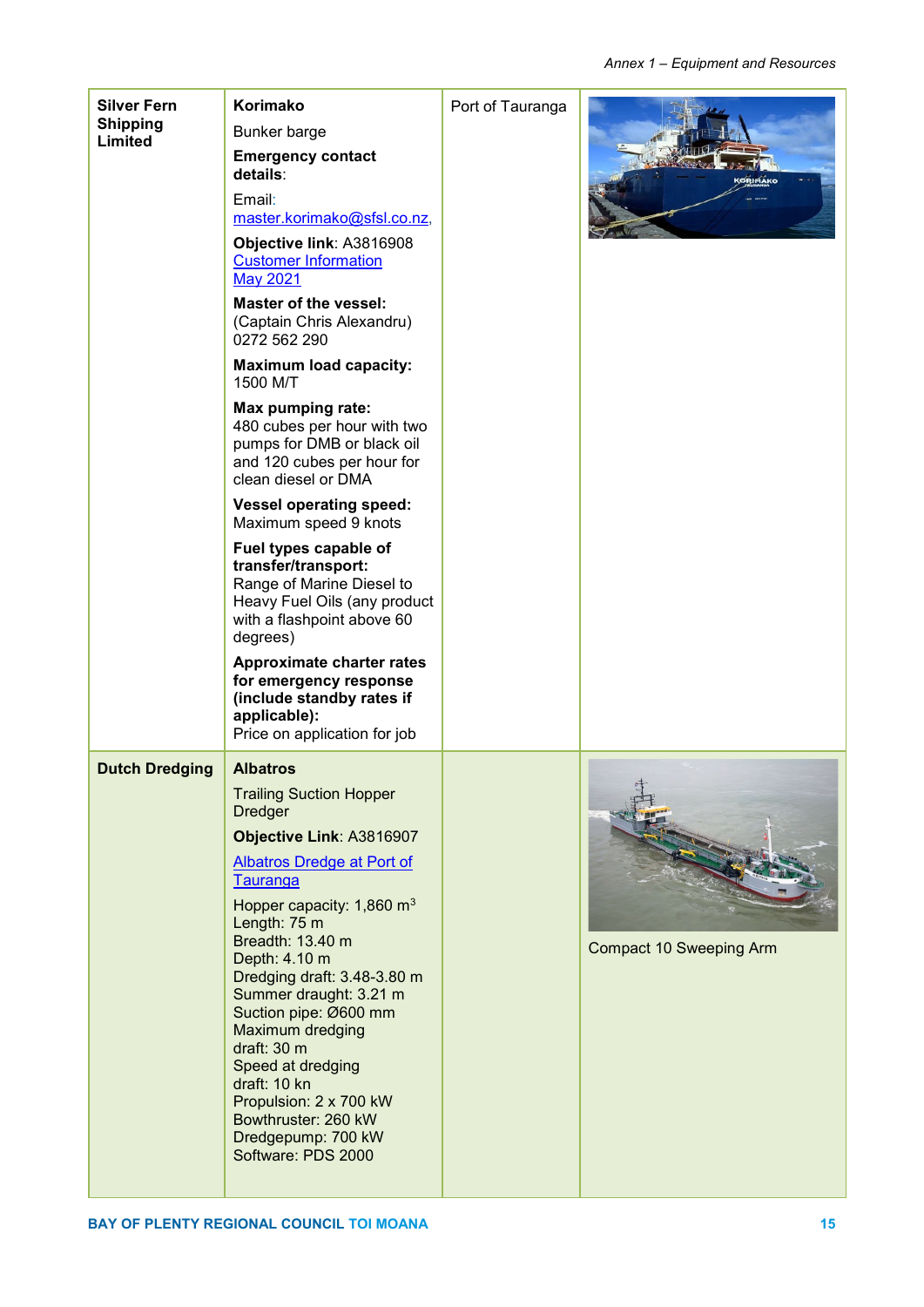|                                      | Notation: DEEPSEA - hull +<br>Mach/Hopper<br>dredger/unrestricted<br>navigation/+AUT-<br><b>UMS/GREEN PASSPORT</b>                                                                          |                                      |                                                                                                                                                                                                                  |
|--------------------------------------|---------------------------------------------------------------------------------------------------------------------------------------------------------------------------------------------|--------------------------------------|------------------------------------------------------------------------------------------------------------------------------------------------------------------------------------------------------------------|
|                                      | <b>KOSEQ</b><br><b>Compact 10 Sweeping Arm</b><br>Objective Link: A3816911<br><b>Albatros Skimmer System</b><br><b>Koseg Compact</b>                                                        | <b>The Netherlands</b>               | Phone:<br>+31 180 487 893<br>Email: design@koseq.com<br>Web: http://www.koseq.com                                                                                                                                |
| <b>Pacific 7</b>                     | Pacific 7 provide a wide and<br>expanding range of maritime<br>services. For full capability<br>and contact details:<br>https://pacific7.co.nz/                                             | Tauranga                             | Sean Kelly email:<br>sean@pacific7.co.nz<br>Phone: 07 544 7170                                                                                                                                                   |
| Department of<br><b>Conservation</b> | 8.5 m aluminium boat (twin<br>150 hp outboard)<br>0800 DOCHOT - National<br>Level - Based at the Sulphur<br>Point Marina                                                                    | Tauranga/<br>Central<br>North Island | (07) 578 7677 - Local office hours<br>number)<br>0800 DOCHOT - After hours or<br>Central NI a/h duty phone:<br>027 442 4962<br>Tauranga Duty Officer (Ranger)<br>027 495 1597                                    |
|                                      | <b>Maataariki</b><br>Senator 800 Alloy Workboat<br>(4.2 lt, 320 hp Mercruiser<br>inboard motor).<br>Passsengers 7, skipper 1 =<br>total of 8 persons<br>Can be either passengers or<br>crew | Whakatāne                            | Office hrs: (07) 307 2770<br>Local duty ranger: 0274 903 404<br>0800 DOCHOT - After hours or<br>Central NI a/h duty phone:<br>027 442 4962                                                                       |
| Coastguard                           | 13 m Catamaran - TECT<br>Rescue 5.8 m IRB<br>Sport jet<br>Sealegs 5.5 m                                                                                                                     | Tauranga                             | (07) 579 4631 Eastern Regional<br>Office<br>For a full list of Local Office<br>Contacts:<br>https://www.coastguard.nz/areas<br>Tauranga Local Office<br>$(07)$ 578 5579<br>Tauranga Duty Officer<br>027 436 7323 |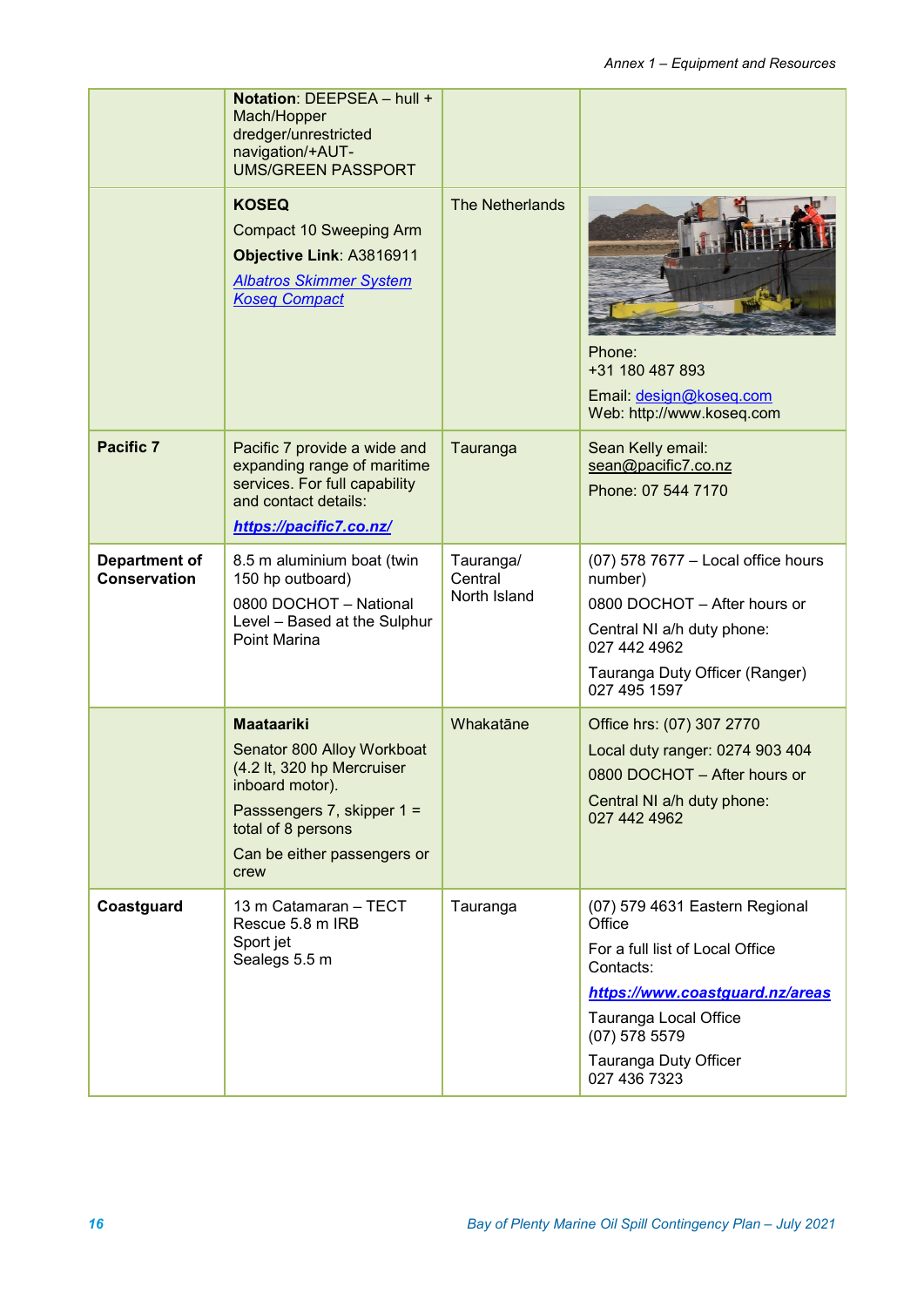# Aviation services

## **Helicopters**

| Organisation                                              | <b>Type of equipment</b>                                                                                                                                                | <b>Location</b> | <b>Contact</b>                                                  |
|-----------------------------------------------------------|-------------------------------------------------------------------------------------------------------------------------------------------------------------------------|-----------------|-----------------------------------------------------------------|
| <b>Oceania Helicopters</b>                                | Squirrel AS 350 BA (max. load<br>800 kg)<br>Carbon Fibre spray gear<br>$(700$ litres)                                                                                   | Tauranga        | <b>Glen Olliff</b><br>$(07)$ 575 0689<br>027 494 2046           |
| <b>Heli Resources</b>                                     | Bell UH1H 1700 kg x 2<br>Waterload 1580 L<br>AS350 B3 1200 kg<br>Bell 206 L4 x 2 600 L,<br>Bell 206 Jet Ranger<br>(450 kg lift with 400 L water load                    | Murupara        | <b>Tony Bradley</b><br>021 784 529<br>Derek Lowe<br>021 943 641 |
| <b>Kähu</b>                                               | Sikorsky UH60 3.6 t, 15 seats,<br>140 knots cruising speed,<br>2.2 hours flying time.<br>Waterload 3400 L<br>Eurocopter AS350 Squirrel,<br>1400 kgs max or 6 passengers | Whakatane       | $(07)$ 308 4188                                                 |
| <b>Waimana Helicopters</b><br>Limited<br>(Robert Fleming) | AS 350 BA "Squirrel"<br>(700 kg)<br>Mc Donald 500E (550 kg)                                                                                                             | Waimana         | (07) 312 3243                                                   |

## **Fixed Wing Aircraft spotters**

| Organisation                             | <b>Type of equipment</b>                                                              | Location | <b>Contact</b>                |
|------------------------------------------|---------------------------------------------------------------------------------------|----------|-------------------------------|
| <b>Tauranga Aero Club</b>                | Cessna 172 fixed wing aircraft<br><b>ZKTAB</b><br>3 passengers<br>4.3 hrs flying time | Tauranga | $(07)$ 575 3210               |
| <b>Sunair Aviation</b><br>(Daniel Power) | Piper Aztec, 5 seats<br>Cessna 3 seats                                                | Tauranga | 07 575 7799 or<br>0800 786247 |

## Safety equipment

| NZ Safety Blackwoods Tauranga | <b>Protective Clothing</b> | 0800 660 660                                                              |
|-------------------------------|----------------------------|---------------------------------------------------------------------------|
| <b>EnviroNZ</b>               | Spill equipment and PPE    | Price lists:<br>Objective Link: A2627864:<br><b>ESL-MNZ Final Service</b> |
|                               |                            | <b>Contract - Signed</b>                                                  |
|                               |                            | Objective Link: A2704309:                                                 |
|                               |                            | 2017-09-20 ESL Price Book -                                               |
|                               |                            | <b>July 2015</b>                                                          |

*Please note that Blackwoods Safety Limited is a preferred Council supplier of response safety equipment during normal working hours.*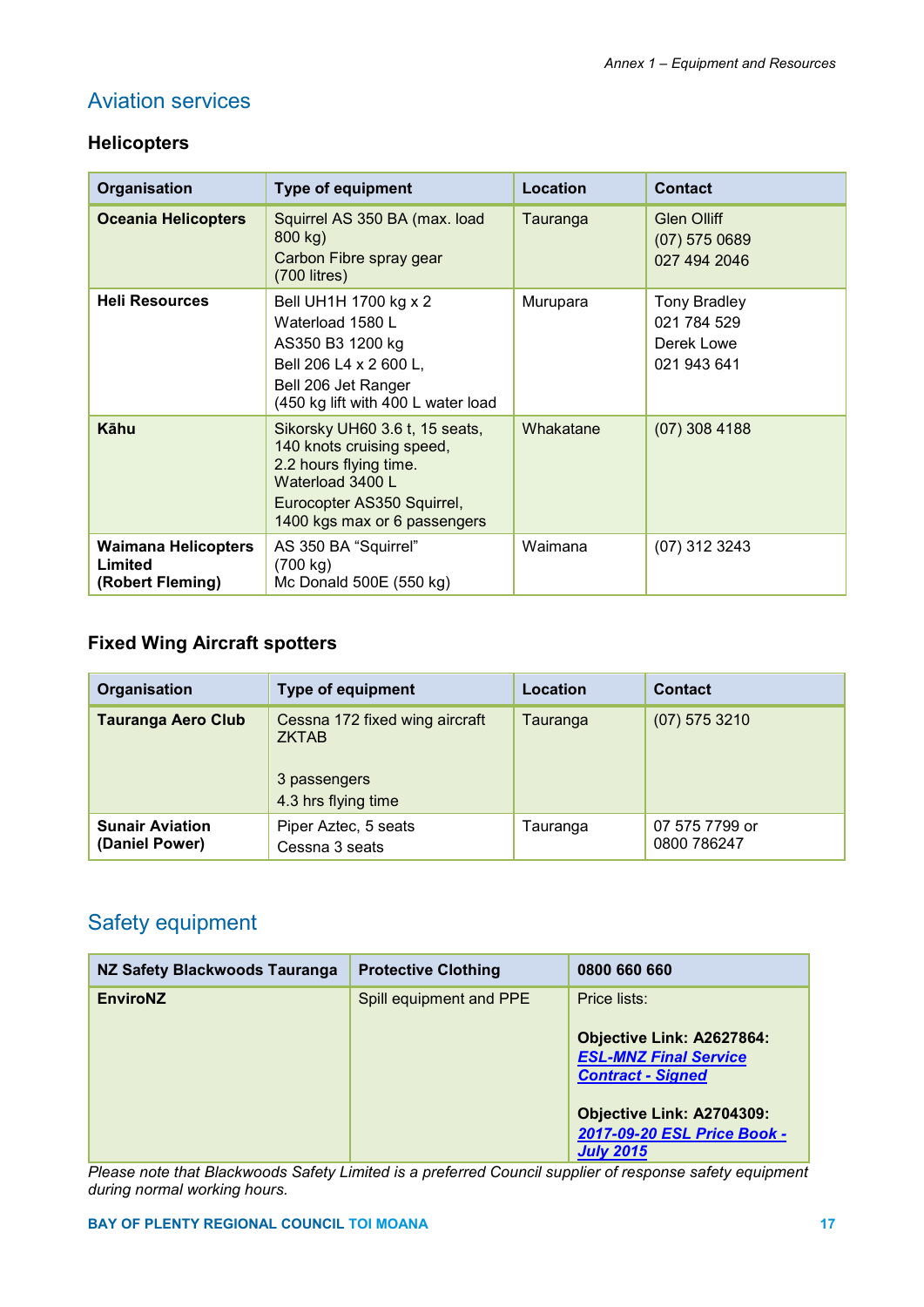## Sampling laboratories

| <b>Hill Laboratories</b><br>25 Te Aroha Street<br>PO Box 4048<br><b>Hamilton East</b><br>(Independent of the oil industry)                                                                                                                                                                       | $(07)$ 858 2000                     |
|--------------------------------------------------------------------------------------------------------------------------------------------------------------------------------------------------------------------------------------------------------------------------------------------------|-------------------------------------|
| <b>Independent Petroleum Industry (IPL)</b><br>Oil Finger Printing: Optimal Emission Spectrometry - detects<br>metals<br>Gas Chromeotography/Mass Spectrometry – determines oil<br>make-up - diesel, lube oil, HFO.<br>24 hour turnaround<br>Postal: IPL 151 SH 15A, Marsden Point, Ruakaka 0151 | 09 432 8567                         |
| <b>Initial Oil Analysis</b><br>Flinders Cook (Technical Services) Limited (Independent of the<br>oil industry)<br>37 Spring Street<br>Freemans Bay<br>Auckland                                                                                                                                   | 09 360 2077<br>flinders@iconz.co.nz |

## Cargo and marine services

**Intertek Surveyors** (07) 575 6988 – Intertek.com

Marine Surveyor 021 413 7854

John Hill – [John.hill@intertek.com](mailto:John.hill@intertek.com) – Marine Surveyor

## Independent inspection services

**Marine Survey Tauranga Limited**. Dene O'Loughlin - 027 474 5854

## Independent valuation services

New Zealand Marine Valuations, Ian Walker: Mobile: +64 27 4921 676 **[Ian@marinevaluations.co.nz](mailto:Ian@marinevaluations.co.nz)** or [Ian@boatvaluer.kiwi](mailto:Ian@boatvaluer.kiwi)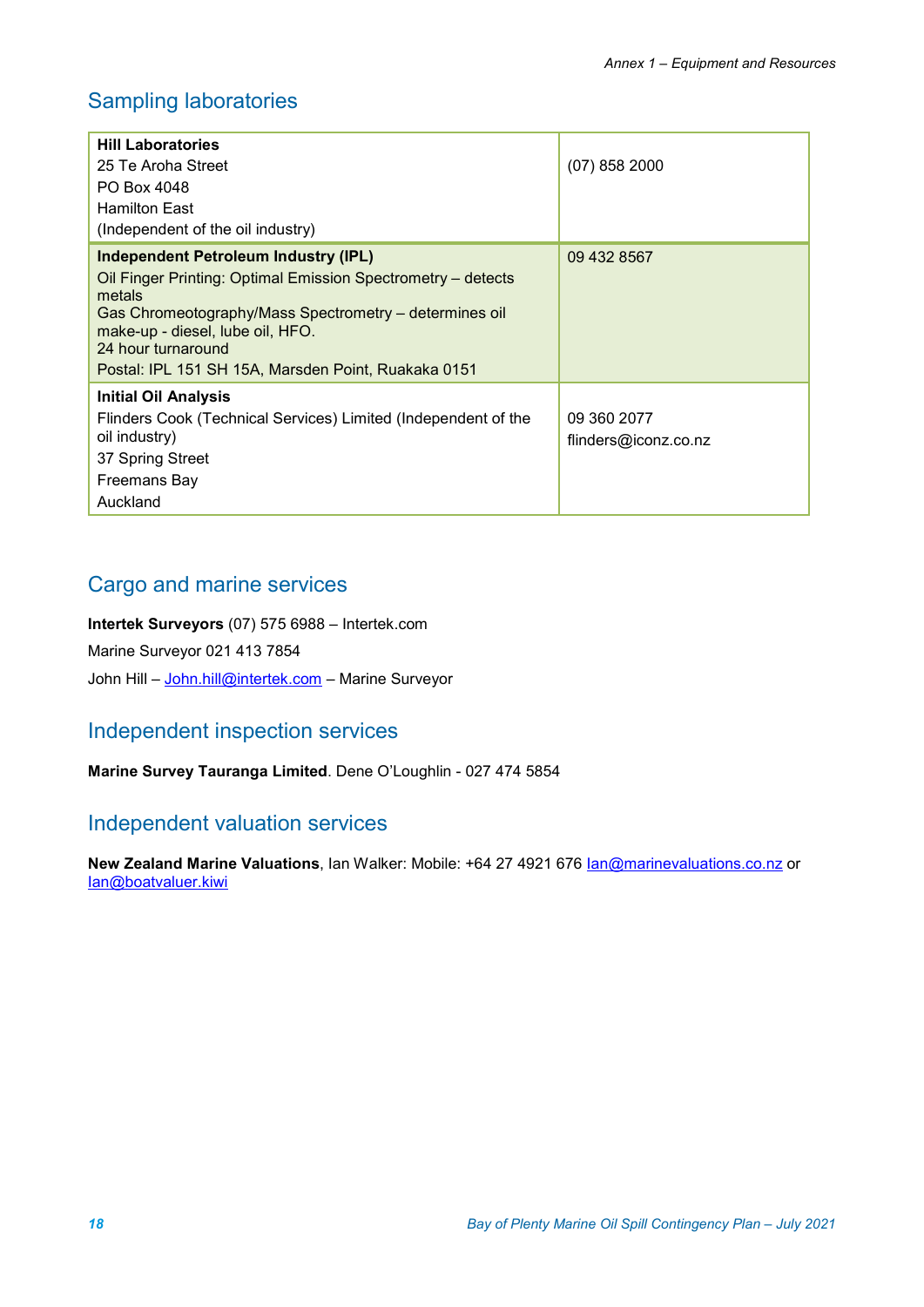## Diving and salvage contractors

#### **Pacific Diving**

15 La Cumbre Close, Bethlehem, Tauranga 3110 M 0274 788 586 E *[info@pacificdiving.co.nz](mailto:info@pacificdiving.co.nz)* W *[www.pacificdiving.co.nz](http://www.pacificdiving.co.nz/)*

#### **Price Guide: Objective Link: A2717121**

*[2017-10-12 Pacific Diving Capability, Services and Pricing](https://objective.envbop.net/id:A2717121)*

#### **Bay Underwater Services New Zealand Limited**

Rob Campbell: Managing Director; Email: bay.underwater@xtra.co.nz, Mob: 0274 488 951, Office: 07 542 0951, Website: *[www.bayunderwater.co.nz](http://www.bayunderwater.co.nz/)*

Note: Once divers work over four hours, they charge a full day.

#### **Greenfield Diving Services**

Brendon Cappely – Manager; Phone: 0272 499 923; E-mail: [brendon@greenfielddiving.co.nz](mailto:brendon@greenfielddiving.co.nz) Jenni Cappely – Admin; Phone: 0275 556 571, E-mail [jenni@greenfielddiving.co.nz](mailto:jenni@greenfielddiving.co.nz) Website: *<https://greenfielddiving.co.nz/>*

## Other supporting equipment

| Whakatōhea<br><b>Mussels</b><br>(Opotiki) Ltd | Have access to boats. Also a<br>sensitive site in the eastern<br>area                                                                                                                                                                                                                                                                                                                 | c/o PO Box 541<br>Opotiki 3162       | 07 315 5230                                                                                       |
|-----------------------------------------------|---------------------------------------------------------------------------------------------------------------------------------------------------------------------------------------------------------------------------------------------------------------------------------------------------------------------------------------------------------------------------------------|--------------------------------------|---------------------------------------------------------------------------------------------------|
| <b>ECL Group</b>                              | Air operated Aro Pump<br>(50 mm, 40 m hose)<br>Air operated Wilden Pump<br>(50 mm, 120 m hose)<br>Air drill $\frac{1}{2}$ "<br>Air wrench $\frac{1}{2}$ " and impact<br>sockets<br>Adaptors and couplings<br>Air hose<br>Spill containment booms (an<br>assortment of sizes)<br>Pillows, pads<br>Complete spill kits<br>Shovels, rakes, and sundry<br>equipment<br>Absorbent granules | Mount<br>Maunganui                   | 0800 802 8400 (24 hrs)                                                                            |
| Hirepool                                      | A range of air operated<br>compressors, pumps and<br>trailers                                                                                                                                                                                                                                                                                                                         | <b>Mount</b><br>Maunganui<br>Rotorua | 0800 151 515<br>Mtmaunganui.branch@hirepool.co.nz<br>Rotorua.branch@hirepool.co.nz<br>07 308 8822 |
|                                               |                                                                                                                                                                                                                                                                                                                                                                                       | Whakatāne                            | Whakatane.branch@hirepool.co.nz                                                                   |
| <b>Kennards Hire</b>                          | Full range of construction/<br>earthworks equipment                                                                                                                                                                                                                                                                                                                                   | Tauranga                             | 0800 470 370                                                                                      |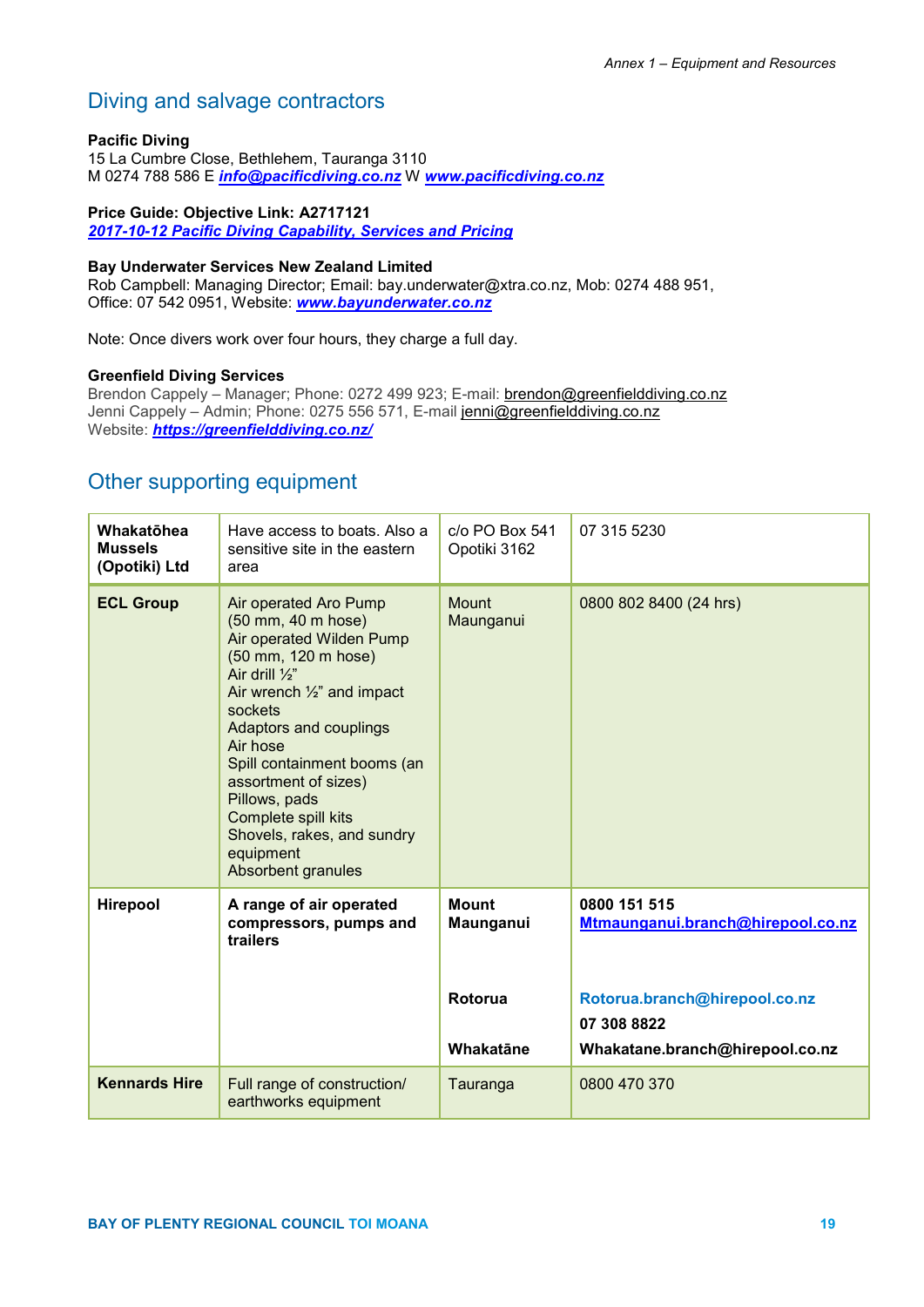| <b>New Zealand</b><br>Fire and<br><b>Emergency</b><br>(Tauranga)                                                                  | <b>HAZMAT Command Unit</b><br>7 x self-propelled pumping<br>appliances, hose layer<br>1080 m or 125 mm layflat<br>hose<br>4 x 2.5 m rigid hose per<br>truck<br>1 x water tank                                                                                                                                                                                                                                                                                                                                             | Tauranga<br><b>Station House</b> | Dial 111 for emergencies<br>(07) 578 7098                                 |
|-----------------------------------------------------------------------------------------------------------------------------------|---------------------------------------------------------------------------------------------------------------------------------------------------------------------------------------------------------------------------------------------------------------------------------------------------------------------------------------------------------------------------------------------------------------------------------------------------------------------------------------------------------------------------|----------------------------------|---------------------------------------------------------------------------|
| Waiotahi<br><b>Contractors</b>                                                                                                    | <b>Engineering contractors</b><br>spike@waiotahi.co.nz                                                                                                                                                                                                                                                                                                                                                                                                                                                                    | Opotiki                          | Spike Peterson - Opotiki<br>$(07)$ 315 6580<br>spike@waiotahi.co.nz       |
|                                                                                                                                   |                                                                                                                                                                                                                                                                                                                                                                                                                                                                                                                           | Whakatane                        | <b>Hardus Coetzee</b><br>$(07)$ 308 8098 - Office<br>Hardus@waitahi.co.nz |
| <b>Opotiki District</b><br><b>Council</b>                                                                                         | Water tanker (portable<br>4,500 L<br>Fire engines x 2                                                                                                                                                                                                                                                                                                                                                                                                                                                                     | <b>Waihau Bay</b>                | $(07)$ 315 3030                                                           |
| Page Macrae                                                                                                                       | <b>Engineering contractors</b>                                                                                                                                                                                                                                                                                                                                                                                                                                                                                            | Mount<br>Maunganui               | $(07)$ 575 5079                                                           |
| <b>Pro Marine</b><br><b>Electrical</b>                                                                                            | <b>Marine Electrical Contractors</b>                                                                                                                                                                                                                                                                                                                                                                                                                                                                                      | <b>Sulphur Point</b>             | $(07)$ 578 6728                                                           |
| <b>Rowe Motors</b>                                                                                                                | Towing services                                                                                                                                                                                                                                                                                                                                                                                                                                                                                                           | Tauranga                         | $(07)$ 578 8405                                                           |
| <b>Rotorua</b><br><b>Towing</b>                                                                                                   | <b>Towing services</b>                                                                                                                                                                                                                                                                                                                                                                                                                                                                                                    | Rotorua                          | 0800 777 875                                                              |
| A1 A Towing<br><b>Service</b>                                                                                                     | Towing services                                                                                                                                                                                                                                                                                                                                                                                                                                                                                                           |                                  | 07 343 9120                                                               |
| <b>Z</b> Energy<br>See Oil Transfer<br><b>Site Spill</b><br><b>Response Plan</b><br>for details of full<br>response<br>capability | Tank farm secondary<br>containment capable of<br>holding at least 110% of<br>largest shore tank. •<br><b>Absorbent Material • Drip</b><br>trays • Buckets • Brooms,<br>Squeegees • Air pumps with<br>camlock connections • Hose<br>• Faucet dry break coupling<br>(3" and 4") • Assortment of<br>camlock fittings 2", 3",4" •<br>Assorted brass fittings and<br>airline fittings • Airlines •<br>Earthing cable . Oil Sorbent<br>pads • Empty 60 litre open<br>top sealable drums •<br>Absorbent socks 6.1 m long<br>boom | Tauranga                         | 07 574 4372                                                               |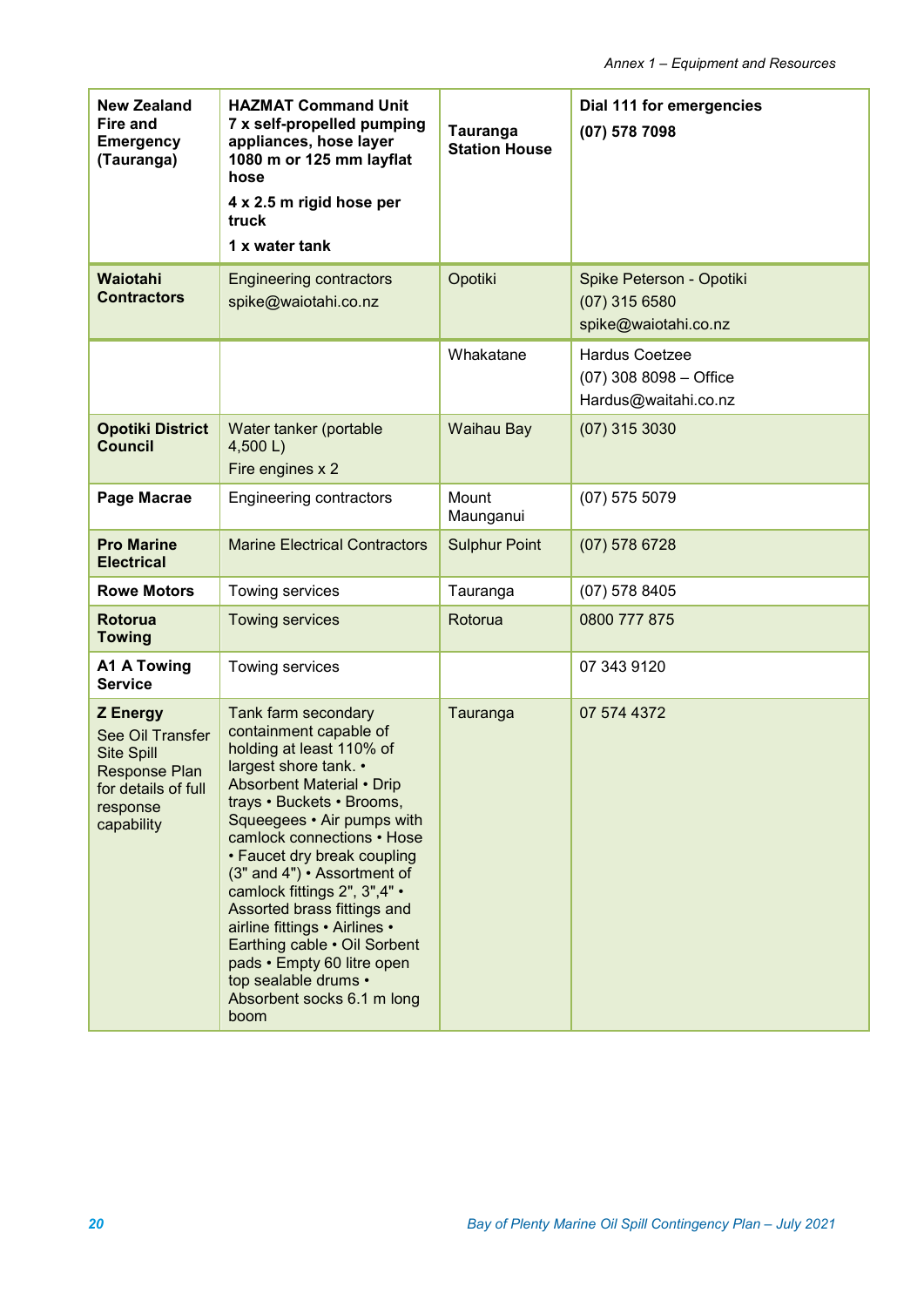| <b>Mobil</b><br>See Mobil's<br>Tier 1 response<br>for information<br>and activation<br>of the Port-<br>Industry<br><b>Booming Plan</b><br><b>Objective Link:</b><br><b>fA959926 Final</b><br><b>Approved Plan</b><br>is the most<br>recent version<br>Also refer to<br>the Port-<br><b>Industry</b><br><b>Booming Plan</b><br>attached in<br>Annex 4 | <b>Air Operated Wilden Pump</b><br>$(50 \text{ mm})$<br><b>Flame Proof Electric</b><br>Monopump (80 LPM)<br><b>Diesel Powered Bunker</b><br><b>Pump (75 mm)</b><br>75 mm hose<br>$(3 x 4 m$ lengths)<br>Oil spill trailer | Mount<br>Maunganui | $(07)$ 575 4077 |
|------------------------------------------------------------------------------------------------------------------------------------------------------------------------------------------------------------------------------------------------------------------------------------------------------------------------------------------------------|---------------------------------------------------------------------------------------------------------------------------------------------------------------------------------------------------------------------------|--------------------|-----------------|
|------------------------------------------------------------------------------------------------------------------------------------------------------------------------------------------------------------------------------------------------------------------------------------------------------------------------------------------------------|---------------------------------------------------------------------------------------------------------------------------------------------------------------------------------------------------------------------------|--------------------|-----------------|

### Drone technology

**National Solutions** – Close vicinity aerial photography, video, mapping and analysis. Note there is a 4 km exclusion zone around Tauranga Airport. Contact 07 576 0770.

Bay of Plenty Regional Council Compliance and Harbourmasters Team also have access to aerial drones that have survey and photographic functions.

## Oiled wildlife response equipment

Department of Conservation staff is well placed to play a key role in consultation and liaison with local iwi in relation to wildlife response.

#### **Regional Wildlife Kits and mobile trailer units**

The Regional Wildlife Kit is stored in the Oil Spill Equipment Shed, Port of Tauranga. Access to this kit is through the ROSC.

Currently, there are four mobile trailer units around New Zealand owned by MNZ but managed by Massey University. The closest trailer to Tauranga is based at MPRS in Te Atatu, Auckland, and the other North Island trailer is based at Massey University in Palmerston North. The Wildlife Response Capability provided by Massey Wildbase is not considered a National Response Capability, therefore, mobilisation of Wildbase and/or additional wildlife response equipment should be requested through the Oil Spill Duty Officer: Ph 04 473 6369.

Note: The regional kit and the mobile units are start-up units for small numbers of birds for the initial stage of a response. They are not suitable for Temporary Holding Centres (THCs) and Temporary Recovery Centres (TRCs).

An inventory of the items of equipment that will be required to implement a regional wildlife response operation is listed below. All of these items with the exception of waratah stakes and bird holding pens are contained in the Regional Wildlife Kit.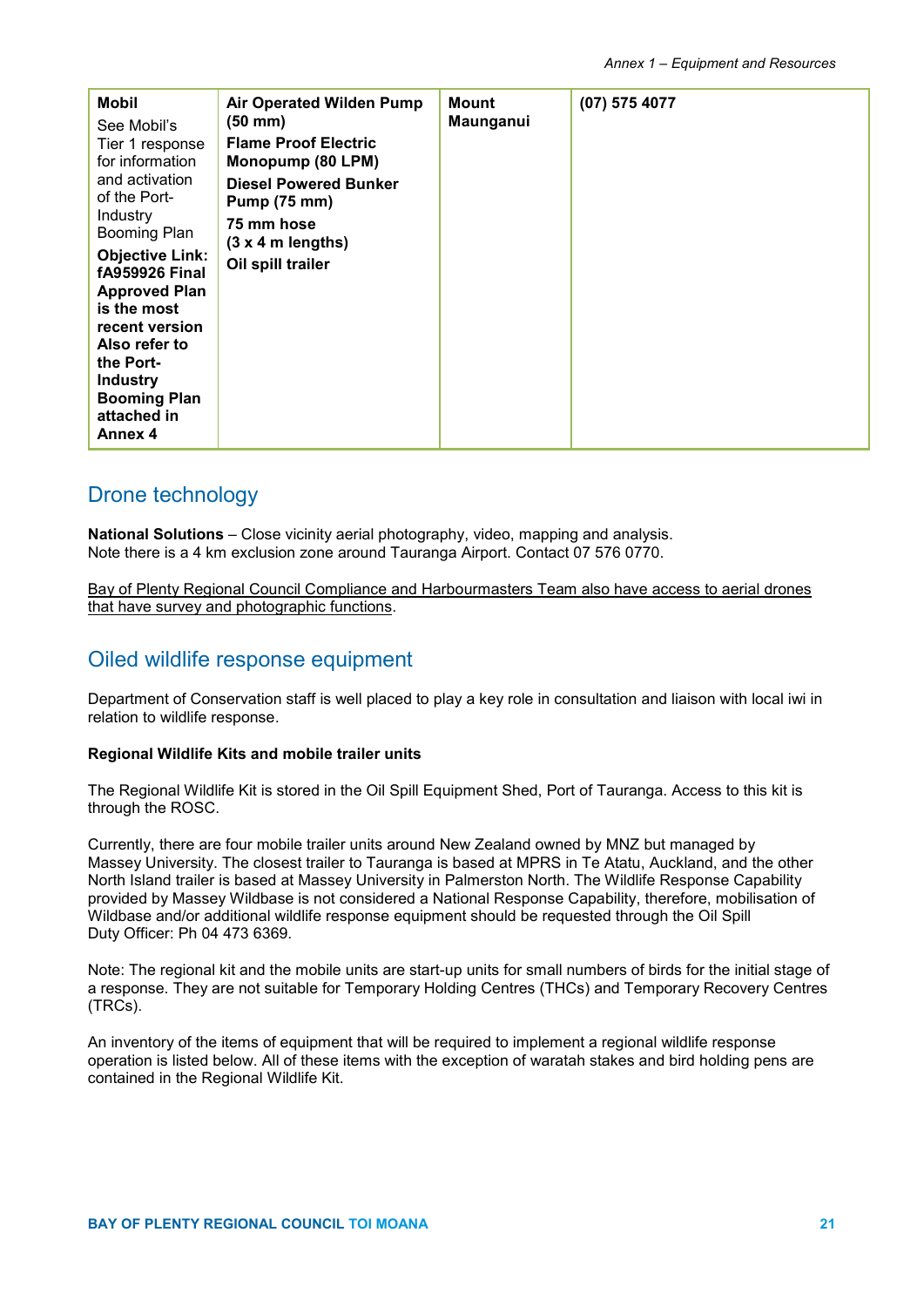The following kit is contained in blue wildlife containers:

#### **Blue Box – Capture and Hazing - 1 x Dolav and 3 large fish bins**

#### **Contents are intended to cater for 20 birds and associated field personnel**

#### **Additional items (take on the day): sunscreen, water bottle, hat, appropriate clothing including footwear, Comms equipment**

| <b>Activity</b>                       | <b>Item</b>                 | <b>Use</b>                                       | <b>Number</b>        | <b>Supplier</b>   |
|---------------------------------------|-----------------------------|--------------------------------------------------|----------------------|-------------------|
| <b>Deterrence</b><br>and hazing       | Rope<br>(approx. 150 m)     | Attach bird scare tape                           | 10 pkts              | Mitre 10          |
|                                       | Bird scare tape             | Hazing                                           | 15 pkts              | Mitre 10          |
|                                       | Flag on a rope              | Hazing                                           | $\overline{2}$       | <b>NZ Safety</b>  |
|                                       | Air horn                    | Hazing (Manual)                                  | 1                    | <b>Burnsco</b>    |
| <b>Capture live</b>                   | <b>Transport boxes</b>      | Transportation of birds                          | 25                   | Wildbase*         |
| birds and<br>collection<br>dead birds | Pillowcases                 | Capture before putting in transport<br>boxes     | 25                   | Warehouse         |
|                                       | Matasorb                    | Absorbent liner for transport boxes              | 25 approx.<br>150 m) | NZ Safety         |
|                                       | <b>Towels</b>               | For "throwing" over birds to<br>capture          | 10                   | Warehouse         |
|                                       | Long handled dip<br>nets    | Capture birds                                    | 10                   | Hunting & Fishing |
|                                       | Collection tags             | Labelling transport boxes and<br>collection bags | 100                  | Wildbase*         |
|                                       | Sturdy plastic bags         | Dead birds                                       | 50                   | <b>MPRS</b>       |
|                                       | Cable ties, 200 mm          | Sealing bags, hanging bird scare<br>tape         | 100                  | <b>Bunnings</b>   |
| <b>PPE</b>                            | Tyvek size M                | <b>PPE</b>                                       | 10                   | <b>NZ Safety</b>  |
|                                       | Tyvek size L                | <b>PPE</b>                                       | 10                   | <b>NZ Safety</b>  |
|                                       | Tyvek size XL               | <b>PPE</b>                                       | 10                   | <b>NZ Safety</b>  |
|                                       | Tyvek size XXL              | <b>PPE</b>                                       | 10                   | <b>NZ Safety</b>  |
|                                       | Nitrile gloves -<br>size M  | <b>PPE</b>                                       | 1 box                | <b>NZ Safety</b>  |
|                                       | Nitrile gloves -<br>size L  | <b>PPE</b>                                       | 1 box                | NZ Safety         |
|                                       | Nitrile gloves -<br>size XL | <b>PPE</b>                                       | 1 box                | <b>NZ Safety</b>  |
|                                       | Safety sunglasses           | <b>PPE</b>                                       | 20 pairs             | NZ Safety         |
|                                       | <b>Gardening gloves</b>     | <b>PPE</b>                                       | Min 6                | NZ Safety         |
|                                       | <b>Masks</b>                | <b>PPE</b>                                       | 50                   | NZ Safety         |

*22 Bay of Plenty Marine Oil Spill Contingency Plan – July 2021*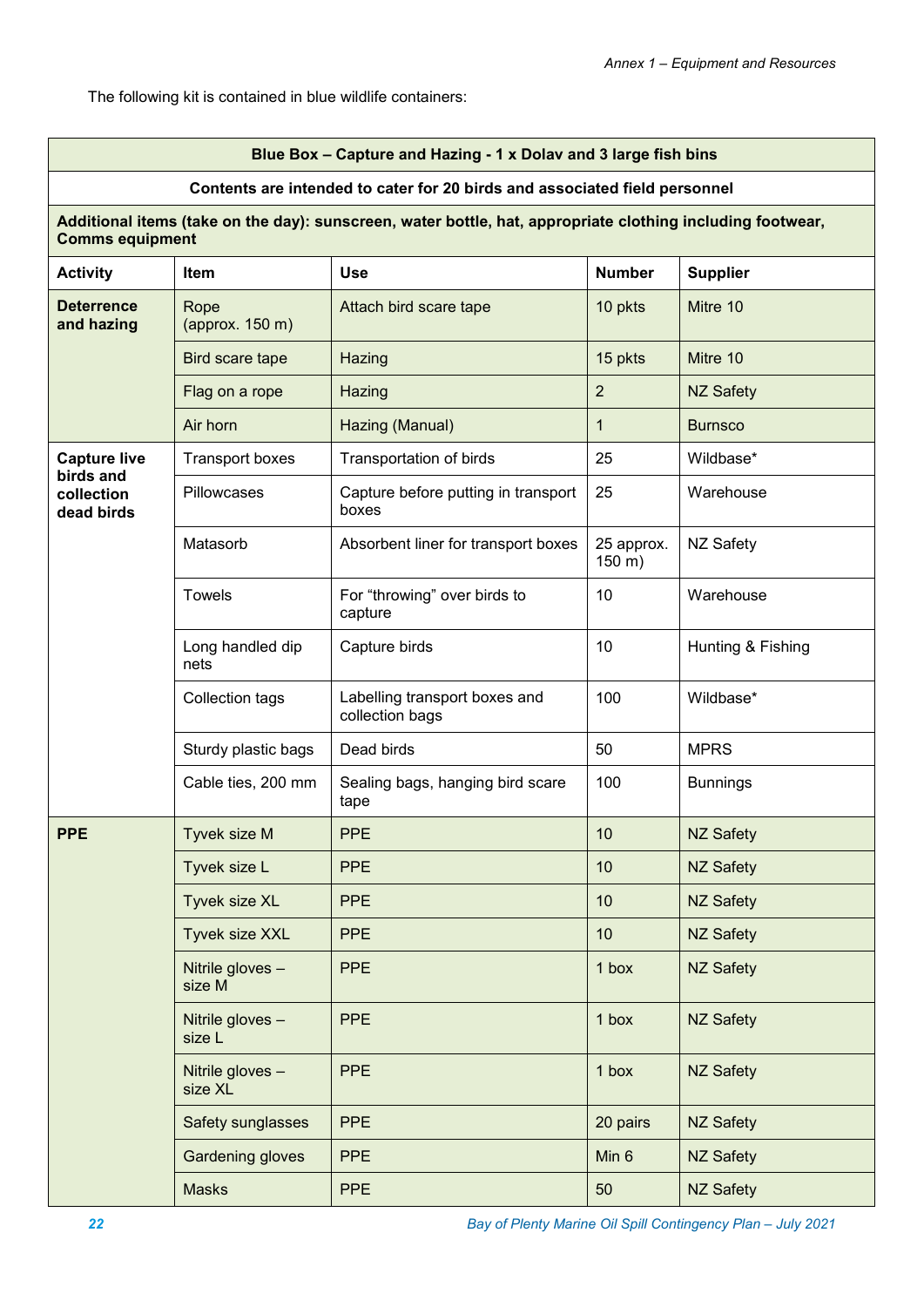|                              | Foam ear plugs                       | <b>PPE</b>                                     | 10 pairs       | <b>NZ Safety</b>            |
|------------------------------|--------------------------------------|------------------------------------------------|----------------|-----------------------------|
| <b>Field safety</b>          | High vis safety<br>vests             | <b>PPE</b>                                     | 20             | <b>NZ Safety</b>            |
|                              | Whistles (plastic)                   | Attracting attention in the field or<br>hazing | 20             | Warehouse, sport store      |
| <b>Hand hygiene</b>          | <b>Mechanix Orange</b><br><b>CRC</b> | Hand cleaning                                  | 2L             | NZ Safety/Mitre 10          |
|                              | Alcohol hand gel                     | Hand cleaning                                  | 20             | Supermarket/Pharmacy        |
|                              | Paper towels                         | <b>Hand cleaning</b>                           | 2 rolls        | Supermarket                 |
| <b>Administration</b>        | Aqua field<br>notebooks              | Field notes                                    | 10             | <b>Warehouse Stationary</b> |
|                              | Pencils                              | Field notes                                    | 10             | <b>Warehouse Stationary</b> |
|                              | Sharpener                            | For pencils                                    | 1              | <b>Warehouse Stationary</b> |
|                              | Sharpie pens                         | Labelling                                      | 10             | <b>Warehouse Stationary</b> |
|                              | Capture/transport<br>log             | One entry per bird, send with<br>transport     | 50             | Wildbase                    |
|                              | Admission sheet                      | Vet team, complete at handover                 | 50             | Wildbase                    |
| <b>Pre-transport</b><br>care | <b>Cotton buds</b>                   | Cleaning oil from eyes                         | 200            | Supermarket/Warehouse       |
|                              | <b>Squeeze bottles</b>               | Rinsing bird eyes if necessary                 | 3              | Supermarket/Warehouse       |
| <b>Other</b>                 | Multitool knife and<br>case          | <b>Multiuse</b>                                | 1              | <b>Burnsco</b>              |
|                              | Duct tape                            | Multiuse                                       | $\overline{2}$ | Mitre 10                    |
|                              | Zip lock bags large                  | <b>Multiuse</b>                                | A4, 10         | Mitre 10                    |